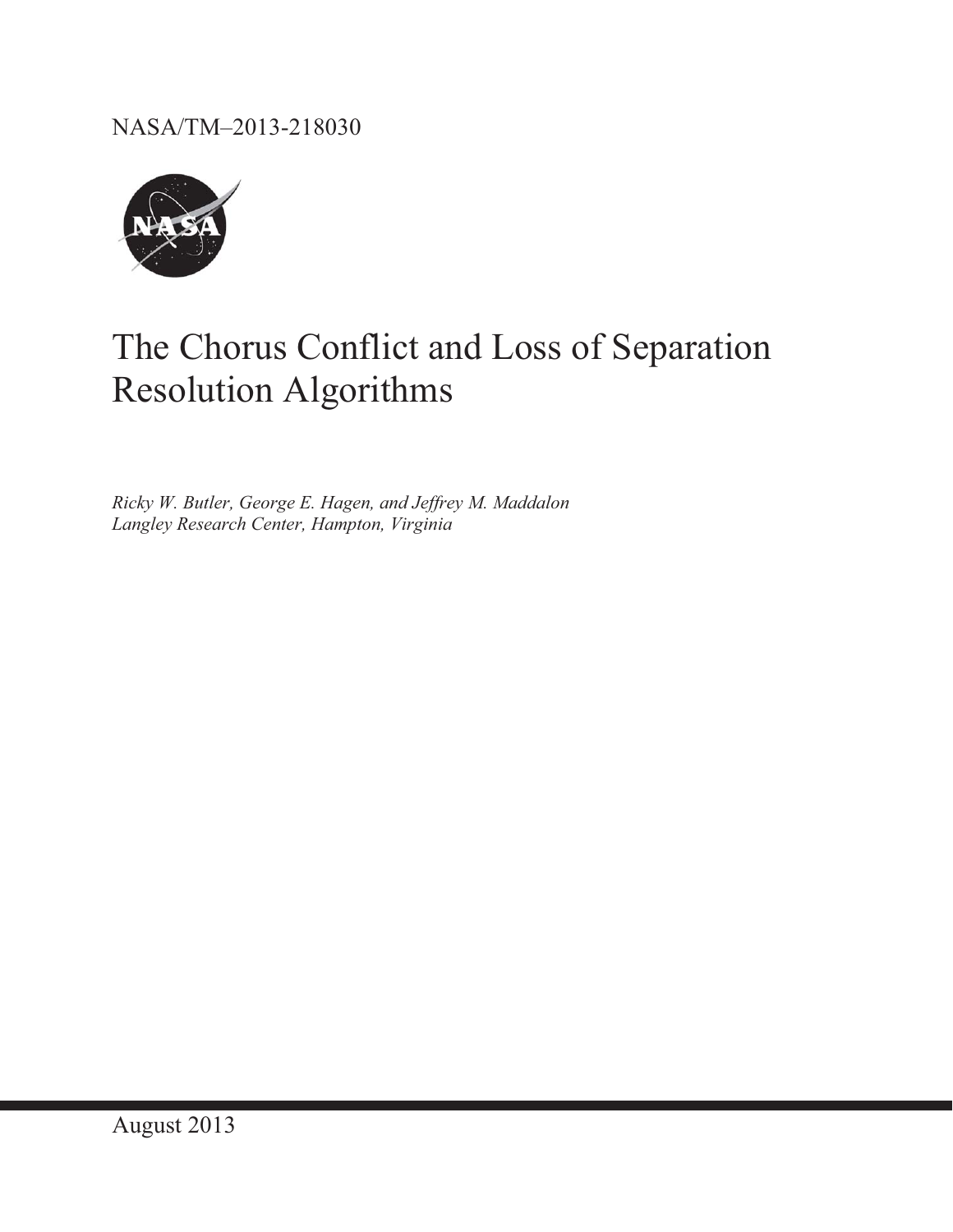#### **NASA STI Program . . . in Profile**

Since its founding, NASA has been dedicated to the advancement of aeronautics and space science. The NASA scientific and technical information (STI) program plays a key part in helping NASA maintain this important role.

The NASA STI program operates under the auspices of the Agency Chief Information Officer. It collects, organizes, provides for archiving, and disseminates NASA's STI. The NASA STI program provides access to the NASA Aeronautics and Space Database and its public interface, the NASA Technical Report Server, thus providing one of the largest collections of aeronautical and space science STI in the world. Results are published in both non-NASA channels and by NASA in the NASA STI Report Series, which includes the following report types:

- TECHNICAL PUBLICATION. Reports of completed research or a major significant phase of research that present the results of NASA Programs and include extensive data or theoretical analysis. Includes compilations of significant scientific and technical data and information deemed to be of continuing reference value. NASA counterpart of peerreviewed formal professional papers, but having less stringent limitations on manuscript length and extent of graphic presentations.
- TECHNICAL MEMORANDUM. Scientific and technical findings that are preliminary or of specialized interest, e.g., quick release reports, working papers, and bibliographies that contain minimal annotation. Does not contain extensive analysis.
- ! CONTRACTOR REPORT. Scientific and technical findings by NASA-sponsored contractors and grantees.
- CONFERENCE PUBLICATION. Collected papers from scientific and technical conferences, symposia, seminars, or other meetings sponsored or cosponsored by NASA.
- SPECIAL PUBLICATION. Scientific, technical, or historical information from NASA programs, projects, and missions, often concerned with subjects having substantial public interest.
- TECHNICAL TRANSLATION. English-language translations of foreign scientific and technical material pertinent to NASA's mission.

Specialized services also include organizing and publishing research results, distributing specialized research announcements and feeds, providing information desk and personal search support, and enabling data exchange services.

For more information about the NASA STI program, see the following:

- Access the NASA STI program home page at *http://www.sti.nasa.gov*
- E-mail your question to  $\frac{help(@sti.nasa.gov)}{$
- Fax your question to the NASA STI Information Desk at 443-757-5803
- ! Phone the NASA STI Information Desk at 443-757-5802
- Write to: STI Information Desk NASA Center for AeroSpace Information 7115 Standard Drive Hanover, MD 21076-1320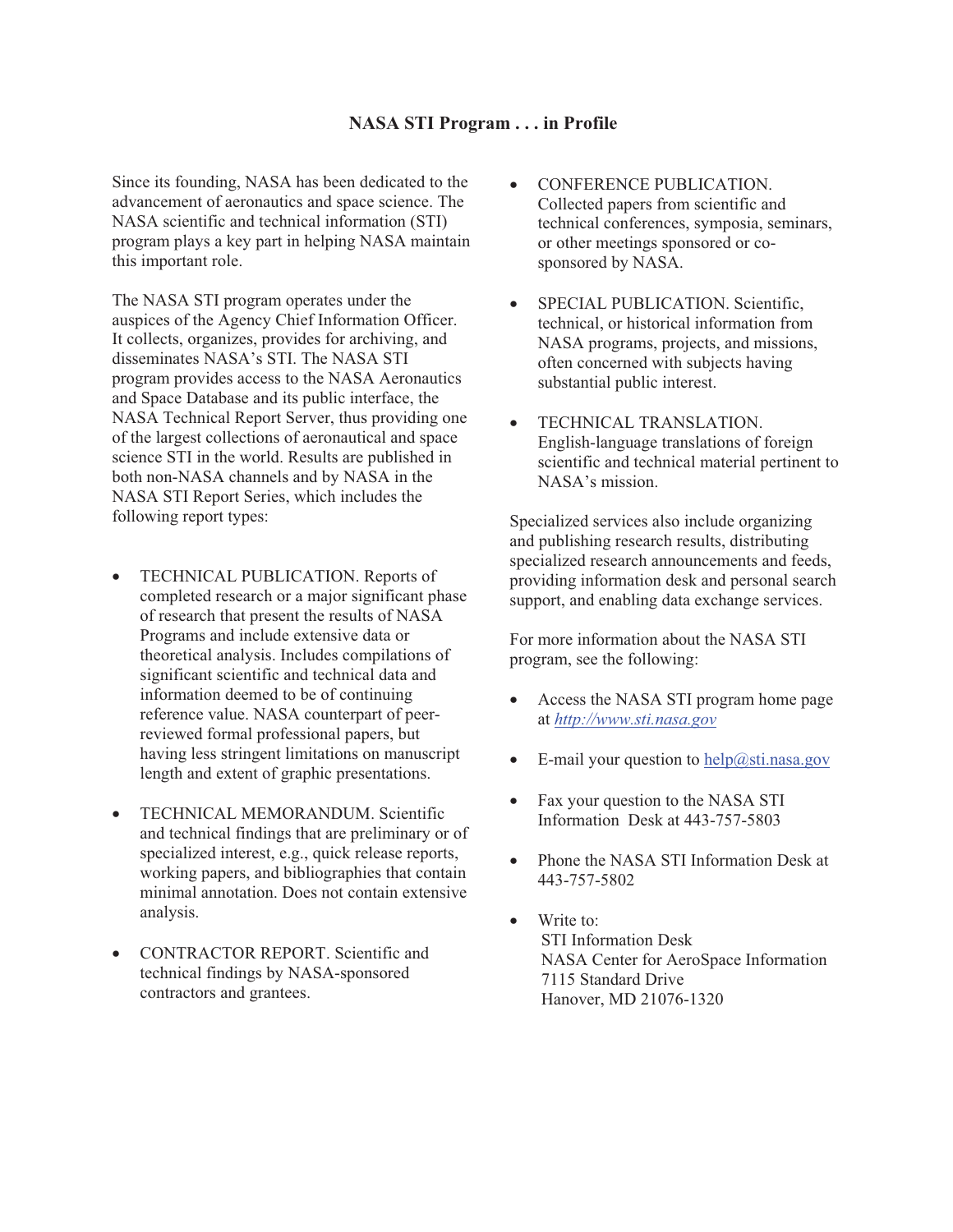NASA/TM–2013-218030



# The Chorus Conflict and Loss of Separation Resolution Algorithms

*Ricky W. Butler, George E. Hagen, and Jeffrey Maddalon Langley Research Center, Hampton, Virginia* 

National Aeronautics and Space Administration

Langley Research Center Hampton, Virginia 23681-2199

August 2013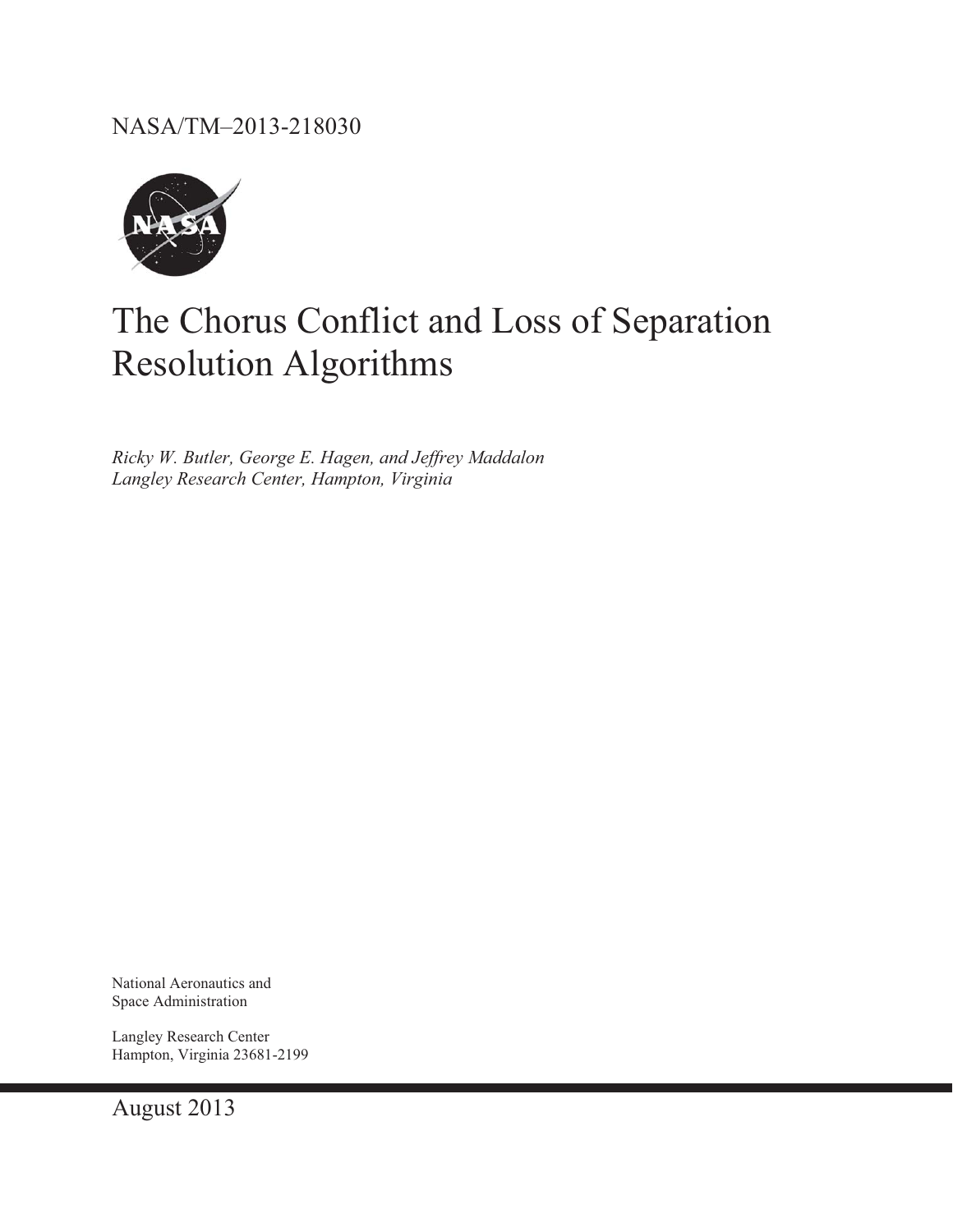#### Acknowledgments

The authors want to thank Anthony Narkawicz and César Muñoz for their help in developing and tuning these algorithms. Their expertise in the mathematical criteria theory was essential to us achieving a set of algorithms that conform to this criteria.

The use of trademarks or names of manufacturers in this report is for accurate reporting and does not constitute an official endorsement, either expressed or implied, of such products or manufacturers by the National Aeronautics and Space Administration.

Available from:

NASA Center for AeroSpace Information 7115 Standard Drive Hanover, MD 21076-1320 443-757-5802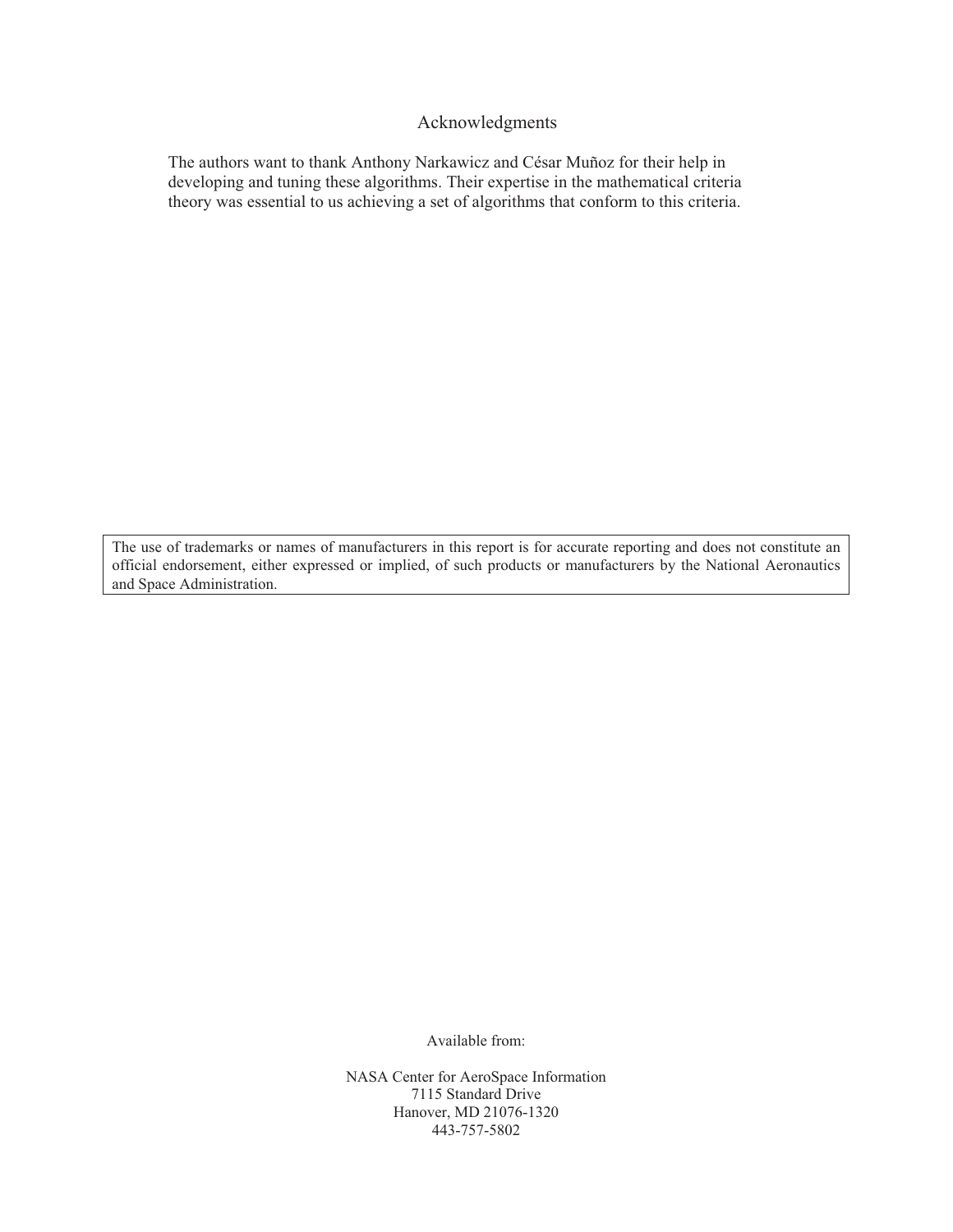## Abstract

The Chorus software is designed to investigate near-term, tactical conflict and loss of separation detection and resolution concepts for air traffic management. This software is currently being used in two different problem domains: en-route selfseparation and sense and avoid for unmanned aircraft systems. This paper describes the core resolution algorithms that are part of Chorus. The combination of several features of the Chorus program distinguishes this software from other approaches to conflict and loss of separation resolution. First, the program stores a history of state information over time which enables it to handle communication dropouts and take advantage of previous input data. Second, the underlying conflict algorithms find resolutions that solve the most urgent conflict, but also seek to prevent secondary conflicts with the other aircraft. Third, if the program is run on multiple aircraft, and the two aircraft maneuver at the same time, the result will be implicitly coordinated. This implicit coordination property is established by ensuring that a resolution produced by Chorus will comply with a mathematically-defined criteria whose correctness has been formally verified. Fourth, the program produces both instantaneous solutions and kinematic solutions, which are based on simple acceleration models. Finally, the program provides resolutions for recovery from loss of separation. Different versions of this software are implemented as Java and C++ software programs, respectively.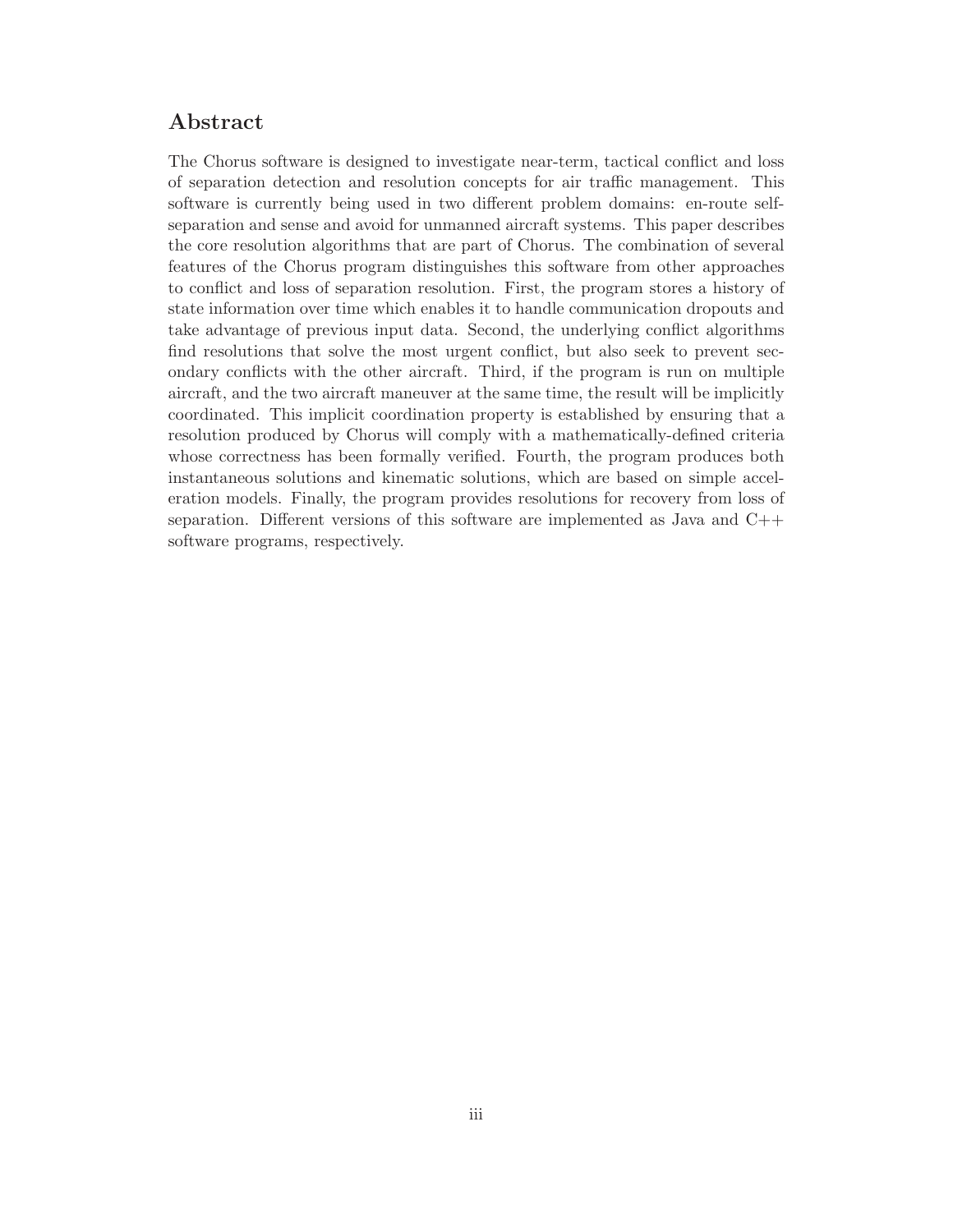## Contents

| $\mathbf{1}$            | Introduction                                       | $\mathbf{1}$    |
|-------------------------|----------------------------------------------------|-----------------|
| $\overline{2}$          | Assumptions                                        | $\overline{2}$  |
| 3                       | <b>Notation</b>                                    | 3               |
| 4                       | <b>Common Variables and Functions</b>              | 4               |
| $\bf{5}$                | <b>Instantaneous Conflict Algorithms</b>           | $\bf{5}$        |
|                         | Most Urgent Aircraft<br>5.1                        | $6\phantom{.}6$ |
|                         | Multiple Aircraft Conflict Probe: nDetector<br>5.2 | $\overline{7}$  |
|                         | Coordinated Maneuver Criteria: criteria<br>5.3     | 8               |
|                         | 5.4                                                | 8               |
|                         | 5.5                                                | 9               |
|                         | 5.6                                                | 10              |
| 6                       | Kinematic Conflict Algorithms                      | 10              |
|                         | Future Conflict Detection: nDetectorConfFut<br>6.1 | 11              |
|                         | 6.2                                                | 12              |
|                         | 6.3                                                | 12              |
|                         | 6.4                                                | 14              |
|                         | 6.5                                                | 15              |
| $\overline{\mathbf{7}}$ | Loss of Separation Algorithms                      | 17              |
|                         | Detect Future LoS: nDetectorLoSFut<br>7.1          | 17              |
|                         | 7.2<br>Determine Divergence: divergentHorizGt      | 18              |
|                         | 7.3                                                | 18              |
|                         | 7.4                                                | 20              |
|                         | 7.5                                                | 22              |
| 8                       | Summary                                            | 24              |
|                         | A Kinematic Trajectory Generation                  | 26              |
| В                       | The CDSS Conflict Probe                            | 29              |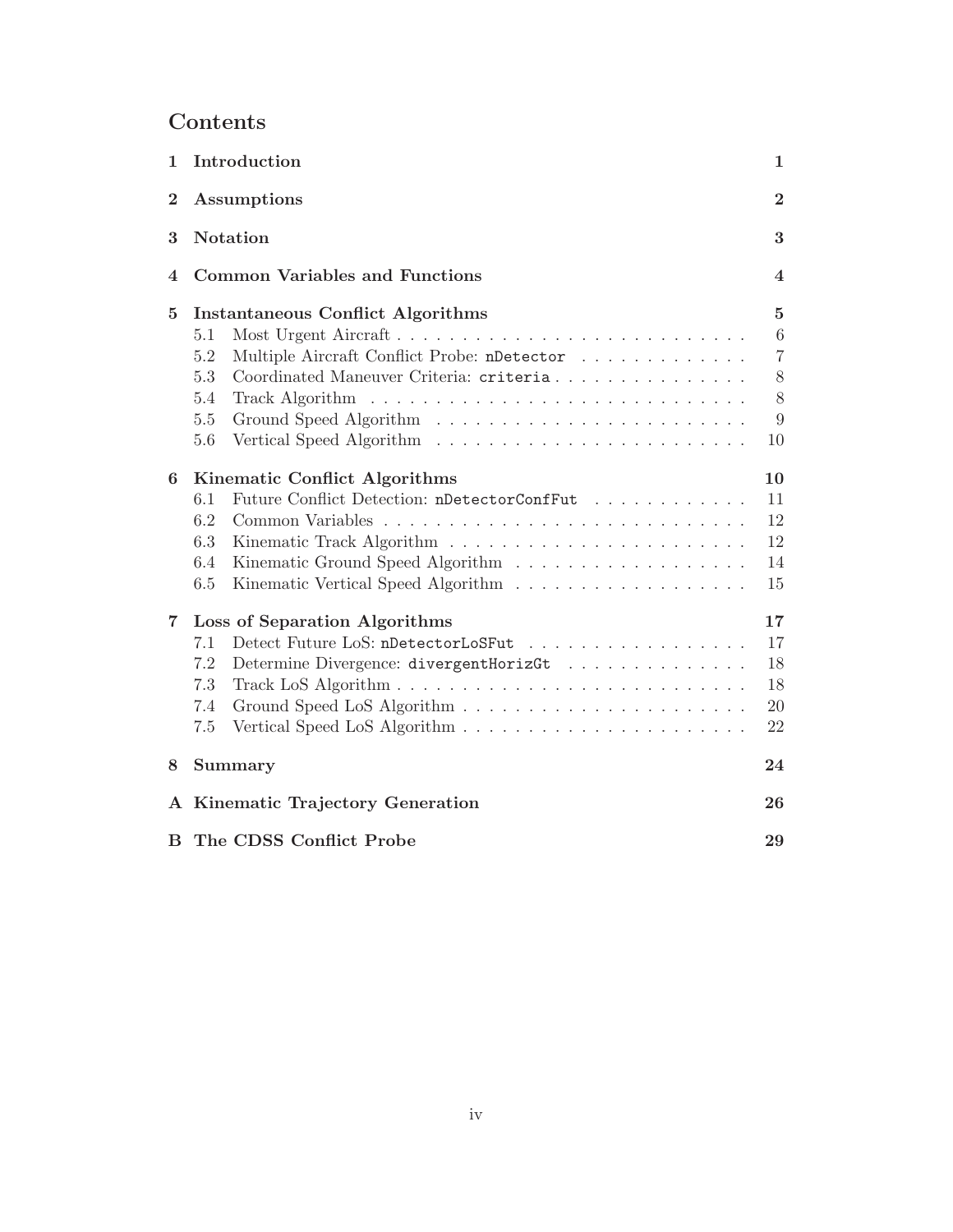## 1 Introduction

The Chorus software is designed to investigate near-term, tactical conflict detection and resolution concepts for air traffic management. This software is used in two air traffic domains, self-separation concepts [10, 11] and unmanned aircraft systems [3]. This paper describes the core conflict resolution algorithms that are part of Chorus. The combination of several features of the Chorus program distinguishes this software from other approaches to conflict resolution [4]. First, the program stores a history of state information over time which enables it to handle transient communication dropouts, and produce solutions that are sensitive to past inputs. Second, the underlying algorithms attempt to resolve both primary and secondary conflicts with all traffic aircraft. *Primary* conflicts are those conflicts that exist on the current trajectory of the aircraft. *Secondary* conflicts are those conflicts which arise when an aircraft is maneuvering to resolve a primary conflict. Single resolutions to solve conflicts for multiple aircraft are known in the literature as a "1 to N" solutions. Third, if the program is run on multiple aircraft, then the conflict resolutions between any two aircraft are implicitly coordinated. This implicit coordination property is established by ensuring that resolutions produced by Chorus will comply with a mathematically-defined criteria whose correctness has been formally verified  $[1, 2, 6, 8]$ . Finally, the program was developed using a criteria theory that has undergone rigorous mathematical verification  $[1, 2, 6, 8]$ . That is, the net effect of both aircraft maneuvering at the same time is beneficial and will avoid a loss of separation. Fourth, the program produces both instantaneous solutions and kinematic solutions, which are based on simple acceleration models. Finally, the program provides resolutions for recovery from loss of separation (LoS) in addition to conflicts.

Chorus provides several different resolution algorithms that are useful for different applications. All of the Chorus algorithms use iterative search to find resolutions. The algorithms search over a range of potential solutions and methodically step through them to determine if they meet the desired properties. This is a change from our earlier work where we relied exclusively on analytical solutions [5]. A key advantage of the analytical solutions is that they are known to satisfy the desired properties based on an a-priori mathematical analysis and are often computationally more efficient. The advantage of the iterative approach used in Chorus is that the desired properties of the resolution can be much more complicated, but this comes at the cost of higher execution times. Although all of the Chorus resolution algorithms are iterative, in certain cases where an iterative solution is not found, an analytical solution from the ACCoRD  $CRSS<sup>1</sup>$  resolver is returned. The CRSS conflict resolution algorithm has been formally verified using the PVS theorem prover [9].

Resolution algorithms also differ in their design assumptions about how the aircraft will change from its current state (position and velocity) to the future resolution state. Chorus provides algorithms based on two different approaches: instantaneous and kinematic change. An instantaneous maneuver assumes the aircraft can instantly change from its current state to the target state. A kinematic solution

<sup>&</sup>lt;sup>1</sup>See [5] and other references at  $http://shemesh.larc.nasa.gov/fm/fm-atm-cdr.html$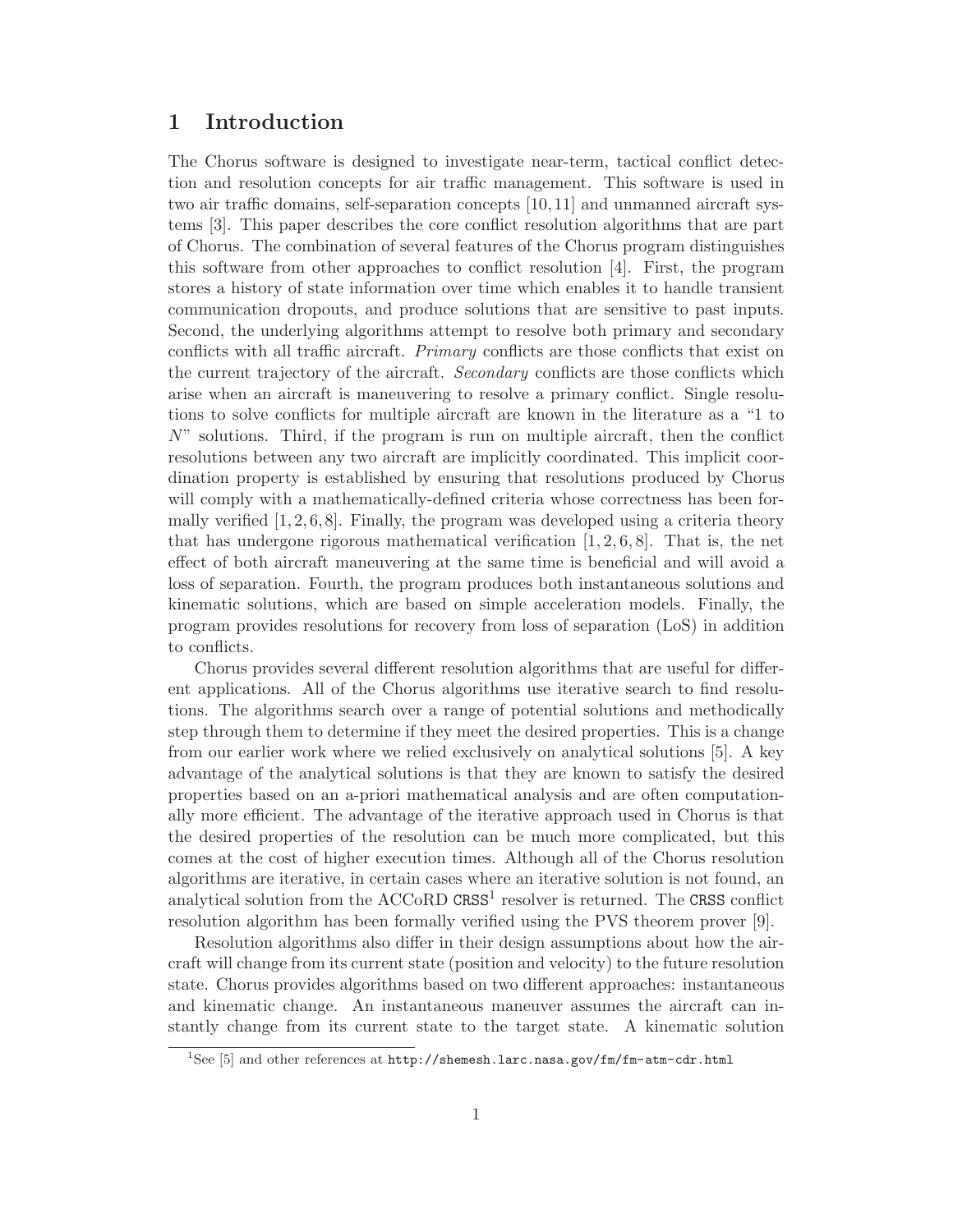provides a simple model that uses a specified constant acceleration to achieve the target resolution state.

Another important aspect of a conflict resolution algorithm is the goal of the algorithm, in particular, the safety property that the resolution algorithm is seeking to maintain. Chorus provides algorithms for two different goals: conflict avoidance and loss of separation recovery. Conflict avoidance is a safety goal that ensures that the aircraft will not be closer than given horizontal and vertical minimum distances, typically 5 nautical miles horizontally and 1000 feet vertically. The goal of a loss of separation algorithm is to find a resolution that quickly separates the aircraft and prevents a collision. The Chorus loss of separation algorithms produce resolutions that increase the distance at the closest point of approach and avoid nearly parallel final states. Note that this is a weaker property than conflict avoidance, but it can be applied when separation has already been lost.

Sections in this paper describing the resolution algorithms are summarized in table 1.

|                          | instantaneous kinematic |           |
|--------------------------|-------------------------|-----------|
| conflict.                | Section 5               | Section 6 |
| loss of separation (LoS) | Section 7               | Section 7 |

Table 1. Resolution Algorithms in Chorus

The Chorus software has been released as open-source software and is available upon request. See http://shemesh.larc.nasa.gov/fm/fm-atm-codes.html for help in obtaining this software.

## 2 Assumptions

For the Chorus software to operate correctly, certain contextual assumptions must be satisfied. The most significant assumption is one of consistent shared knowledge. This is important for both conflict detection and for consistent criteria calculations. Specifically it is assumed that state information is accurate, within an error bound, and that any two aircraft in a conflict situation are using the same values. This can be achieved by having each aircraft send its state data according to a schedule based on a global clock. This ensures all aircraft use the same set of broadcasts as a basis for their calculations. In addition, the state data used for an aircraft's internal calculations must be the same as the values that it broadcasts to other aircraft. This data is likely to be a discretized version of the native sensor data. For example, values could be read and timestamped on each second and broadcast before the next second. Calculations would then be based on data with timestamps that are at least a full second earlier than the current time. The time latency in the data can be compensated using standard linear projection. Fortunately, the mathematical criteria that serves as a basis of these algorithms calculates direction parameters that are insensitive to linear time projection.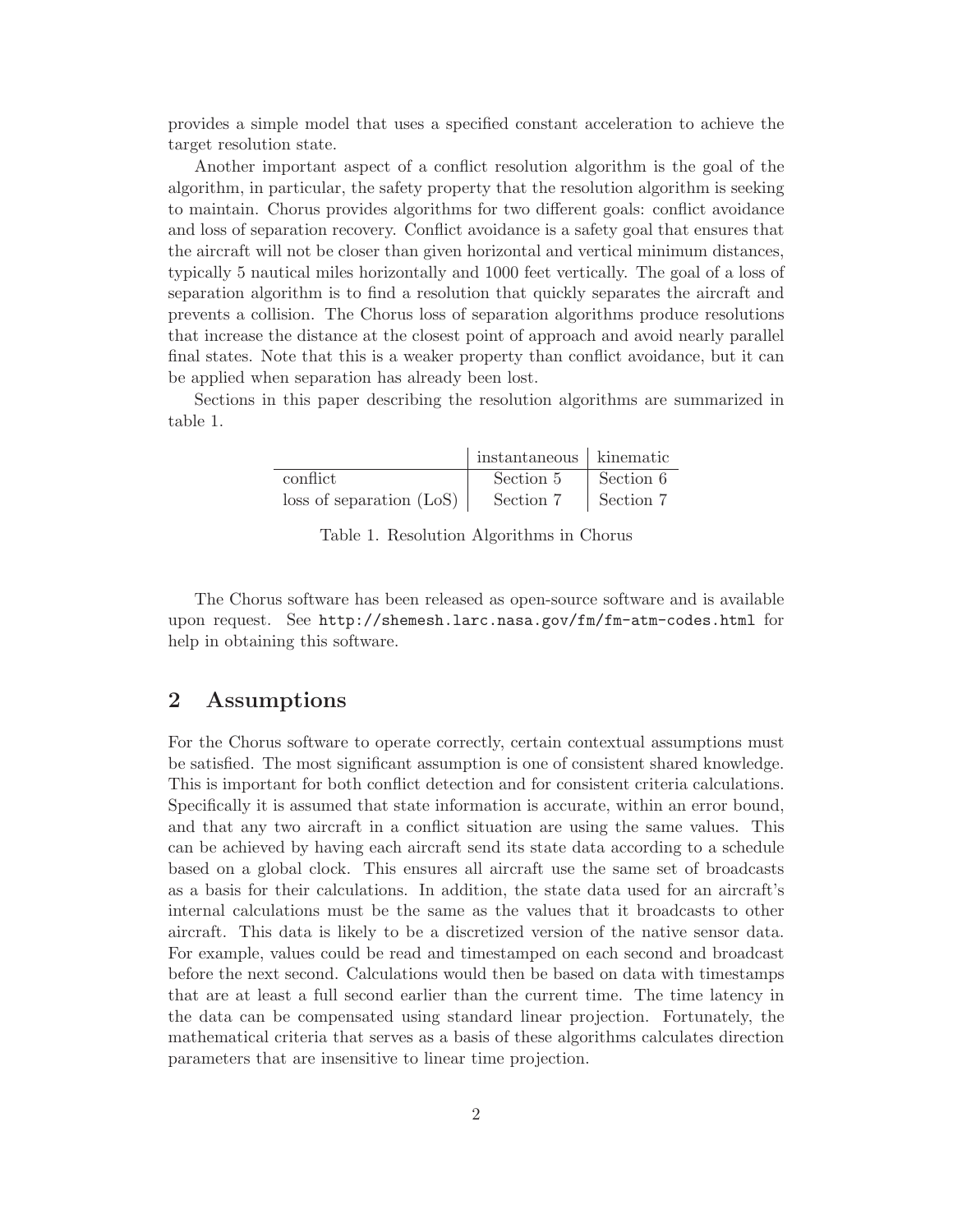Additionally, there is an assumption of a localized global awareness of traffic. That is, if aircraft A is considered to be the most urgent traffic by aircraft B, it is essential that A consider B to be its most urgent aircraft in order for there to be a guarantee of implicit coordination. There are subtle, multiple aircraft encounters where this property may not hold. For example, suppose that aircraft A is in conflict with aircraft B, but it is not in conflict with aircraft C. Further, suppose that aircraft B is in conflict with both C and A, but it loses separation with C before it loses separation with A. In this case, A views B as most urgent, while B views C as most urgent. Thus, aircraft A and aircraft B hold incompatible views about their most urgent aircraft. One subject of future work is to develop approaches to achieving compatible results for the most urgent aircraft even in complex scenarios such as these. It is important that this work take into consideration broadcast distances, which makes this problem even more difficult.

The positions and velocities used in these algorithms are specified as 3-dimensional inertial Euclidean coordinates. Measurements in other coordinate frames, such as air-relative or geodetic frames, need to be projected into an Euclidean space as appropriate. The Chorus software automatically performs these projections if the input data is geodetic although we do not present the details of those projections in this paper. The East-North-Down projections used in Chorus are believed to be valid given the short distances and short time horizon of the Chorus algorithms.

### 3 Notation

The Chorus algorithms are captured in two versions written in an object-oriented style in both the Java and C++ programming languages, respectively. The Chorus algorithms are documented in this paper in a pseudocode that is neither Java nor C++. Instead, this pseudocode is a hybrid language incorporating features of both functional languages and object-oriented languages. The purpose of the pseudocode is to capture the major logic of the algorithms without the distracting details of a normal programming language.

Common operations on sets or lists are assumed, so a list size function exists, and elements can be accessed by index, as indicated by array subscript notation  $list[x]$ . Similarly, standard mathematical vectors are available, Vect2 for a 2-dimensional vector and Vect3 for a 3-dimensional vector. In addition, standard arithmetic on vectors is assumed, so for vectors u, v, and w and double  $a, v = u + w * a$  represents the assignments:

 $v.x = u.x + w.x * a$  $v. y = u. y + w. y * a$  $v.z = u.z + w.z * a$ 

The pseudocode assumes the existence of an  $n$ -ary tuple data type, denoted by  $(x1,...,xn)$ , which allow piecewise assignment,

$$
(x1,\ldots,xn) = (y1,\ldots,yn)
$$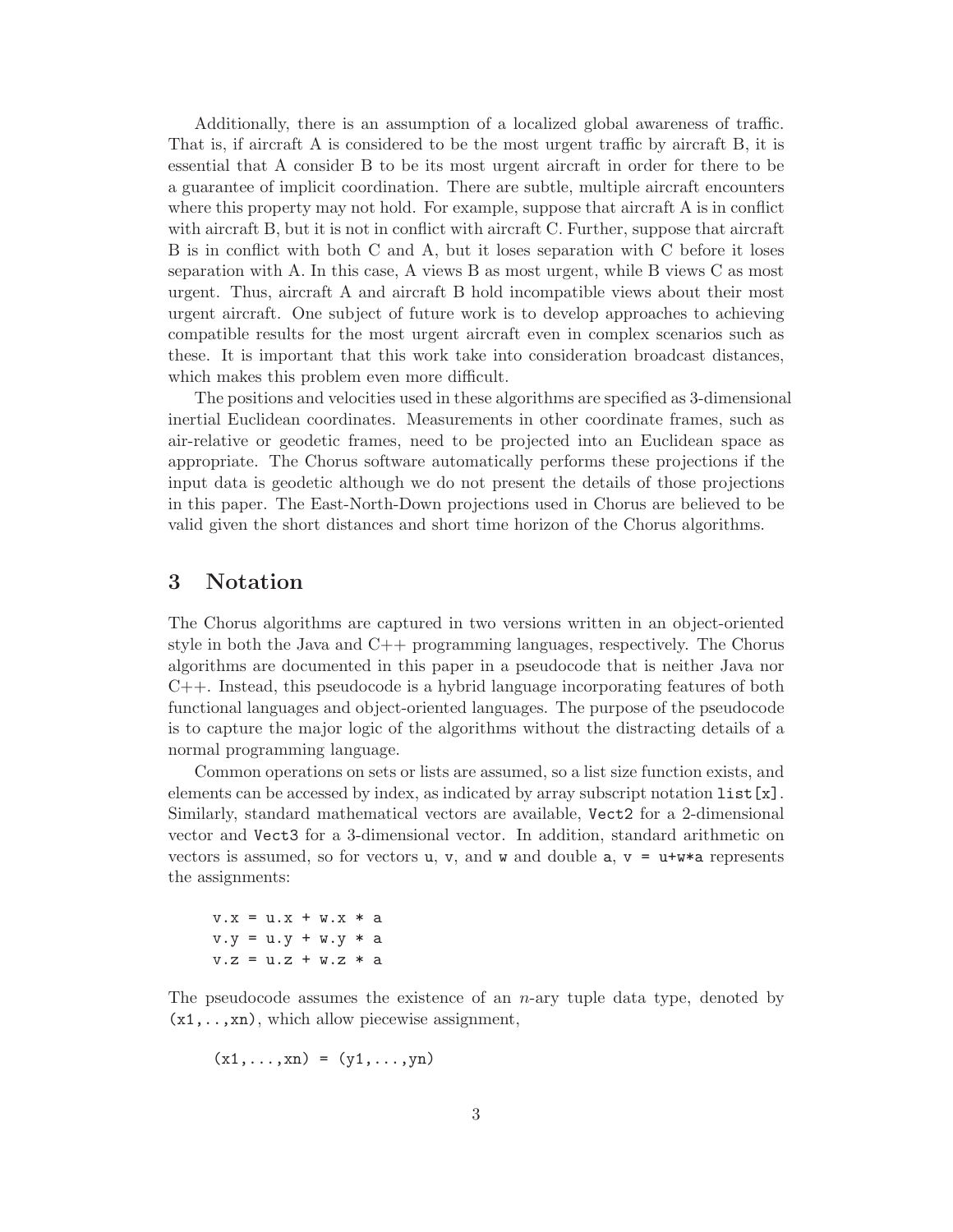thus assigning  $x1$  the value  $y1$ , etc. In the Java and  $C++$  source code, these operations are often implemented as separate instance variables using appropriate accessor functions, and sometimes may be set as side effects as opposed to being returned explicitly in a function.

Additionally, in order to simplify the presentation, pass-through parameters to longer function calls may be omitted. For example,

```
criteria(s,vo,vi,vo',minRelVs)
```
will generally be represented as

criteria(...,vo',...)

Certain data that is expressed here as parameters may be implicitly passed as instance variables in the Java and C++ source code implementation.

The definitions of the operators  $(+, -, *, /, ==, !=, etc.)$  are the definitions from Java or C++, without relying on exotic behavior such as overflow. We use AND and OR for the boolean connectives rather than  $\&$  and  $||$  used in Java and  $C++$ . The operator  $\tilde{\phantom{a}}$  = is defined to mean "almost equals," which means that the values are compared and if they are within a fixed floating point precision of each other, then they are considered to be equal.

The loop statement syntax is taken from Java and  $C++$  and, like these languages, it has the semantics of a for loop.

```
for (initialization; test; increment) { ... }
```
Our notation for function definitions departs from  $Java/C++$  syntax in that the return type of the function follows the parameters. For example, a function that computes the sine function would be declared as follows:

```
sine(x): double \{ ... \}
```
Note that the types of the function parameters are not listed. We also allow an N-tuple return type:

 $func(x,y,z): (a,b) \{ ... \}$ 

Here the function func has three parameters and returns two values with types: a and b.

#### 4 Common Variables and Functions

The following variables are commonly used in the Chorus algorithms:

- so initial ownship position  $(s_0)$
- vo initial ownship velocity  $(v_0)$
- $s$ i initial traffic position  $(s_i)$
- vi initial traffic velocity  $(v_i)$
- s initial relative position (s)
- $\mathbf v$  initial relative velocity  $(\mathbf v)$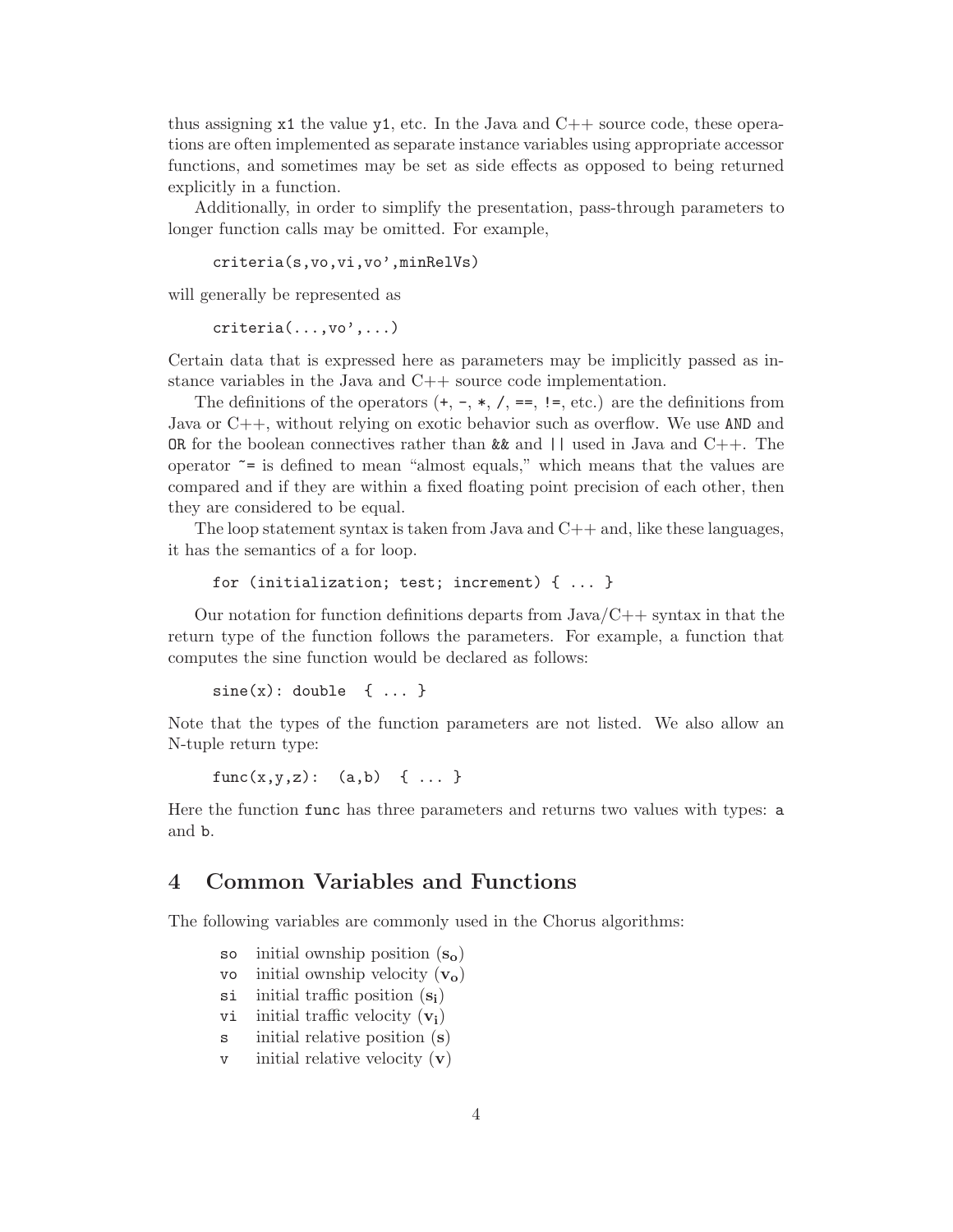The algorithms use a vector library which provides the ability to algebraically manipulate vectors. The following are common functions:

| $X \cdot V$   | x component of vector $\bf{v}$                             |
|---------------|------------------------------------------------------------|
| $V \cdot V$   | y component of vector $\bf{v}$                             |
| V.Z           | $z$ component of vector $\bf{v}$                           |
| vo.trk()      | returns track component of velocity $v_0$                  |
| vo.gs()       | returns ground speed component (2-D vector magni-          |
|               | tude) of velocity $\mathbf{v}_{o}$                         |
| vo, vs()      | returns vertical speed component of velocity $v_0$         |
| vo.mkTrk(trk) | creates a 3-dimensional velocity vector from $v_0$ , where |
|               | the track component is changed to trk                      |
| vo.mkGs(gs)   | creates a 3-dimensional velocity vector from $v_0$ , where |
|               | the ground speed component is changed to gs                |
| vo.mkVs(vs)   | creates a 3-dimensional velocity vector from $v_0$ , where |
|               | the vertical speed component is changed to vs              |

Additionally, the following function is used to define loss of separation between two aircraft:

| $LoS(s, D, H)$ returns TRUE if the relative position s is in loss of sep- |
|---------------------------------------------------------------------------|
| aration with respect to a protection zone with hori-                      |
| zontal separation D and vertical separation H.                            |
| This is defined as:                                                       |
| $s.x*s.x + s.y*s.y < D*D AND  s.z  < H$                                   |

The following are parameters that are assumed to be globally accessible and therefore these variables are not explicitly passed in the pseudocode:

| D              | minimum horizontal separation                             |
|----------------|-----------------------------------------------------------|
| н              | minimum vertical separation                               |
| Tres           | lookahead time for resolution                             |
| aircraftList   | list of all traffic aircraft. The ownship aircraft is not |
|                | included in this list. The information for each air-      |
|                | craft in this list can be used to return its position     |
|                | and velocity (possibly extrapolated) at a given time.     |
| minGs          | minimum ground speed allowed for ownship                  |
| maxGs          | maximum ground speed allowed for ownship                  |
| minVs          | minimum vertical speed allowed for ownship                |
| maxVs          | maximum vertical speed allowed for ownship                |
| checkSecondary | a boolean flag, where TRUE indicates aircraft other       |
|                | than the most urgent are considered                       |

## 5 Instantaneous Conflict Algorithms

Chorus' instantaneous conflict resolution algorithm attempts to find a resolution that is free of conflicts with all traffic aircraft. However, if a resolution cannot be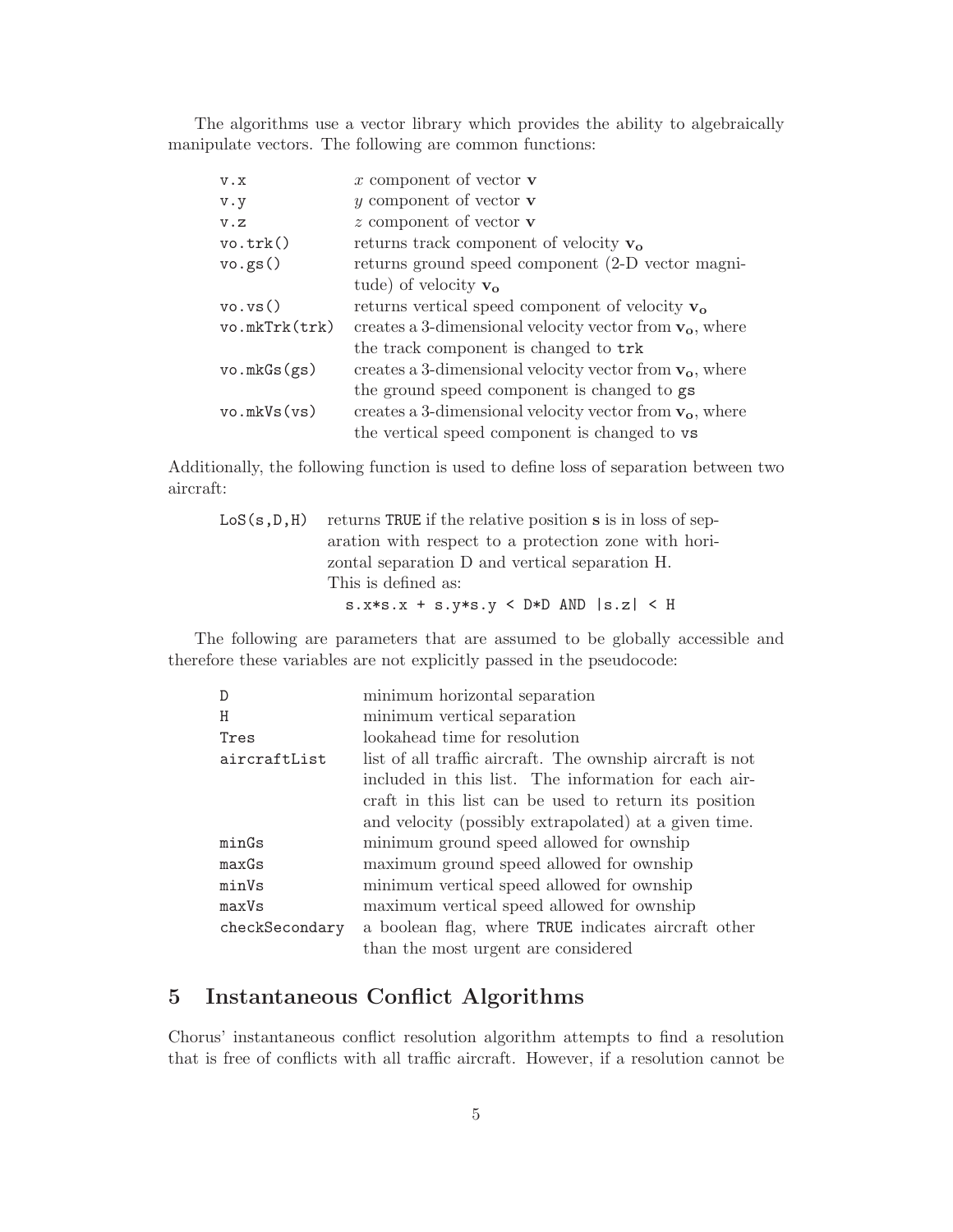found that satisfies this property, then a resolution that is free of conflicts with only the most urgent aircraft is returned. How Chorus determines the aircraft that is most urgent is described in section 5.1. The algorithm proceeds in two steps. The first step finds a starting point for iteration (track angle, ground speed, and vertical speed) using the analytical solutions from the CRSS algorithm. The CRSS class implements the ACCoRD algorithms that have been formally verified2. The first step of the instantaneous conflict algorithm is as follows:

```
resolution_i = CRSS.resolution(s,vo,vi,epsh,epsv)
double trk0 = 0double gs0 = 0double vs0 = 0if (CRSS.hasTrkOnly() trk0 = CRSS.trkOnly()if (CRSS.hasGsOnly() gs0 = CRSS.gsOnly()if (CRSS.hasVsOnly() vs0 = CRSS.vsOnly()
```
The variable resolution\_i is a status flag and it is used to indicate the nature of the resolution, for instance, "no conflict" or "loss of separation."

The second step of the algorithm seeks to avoid secondary conflicts by iteratively searching starting from the computed values trk0, gs0, and vs0. In all of the algorithms, the search direction  $(\text{dir})$  is determined by the mathematical criteria. Before we discuss the instantaneous iterative resolution algorithms, we introduce three key functions: mostUrgent, nDetector and criteria in the next three sections.

#### 5.1 Most Urgent Aircraft

An aircraft may have multiple conflicts with other aircraft on its current trajectory or be in loss of separation with more than one aircraft. In the conflict case, Chorus determines which aircraft has the most urgent conflict, that is, the conflict with the minimum time into loss of separation. The solution to this conflict serves as a starting point for solving any remaining primary or secondary conflicts. In the loss of separation case, the determination of most urgent is more subtle. The function that determines the most urgent conflict uses the following ranking (highest to lowest):

- 1. Aircraft that are in loss of separation with the ownship that have convergent velocities, with the smallest cylindrical distance at time of closest approach [7] ranked first.
- 2. Aircraft that are in loss of separation with the ownship having divergent velocities are ranked by the current horizontal distance.
- 3. Aircraft that are in conflict with the ownship, with those that are closest (in time) to a loss of separation ranked higher.
- 4. All other aircraft are ranked by current horizontal distance.

 $^{2}$ See http://shemesh.larc.nasa.gov/fm/fm-atm-cdr.html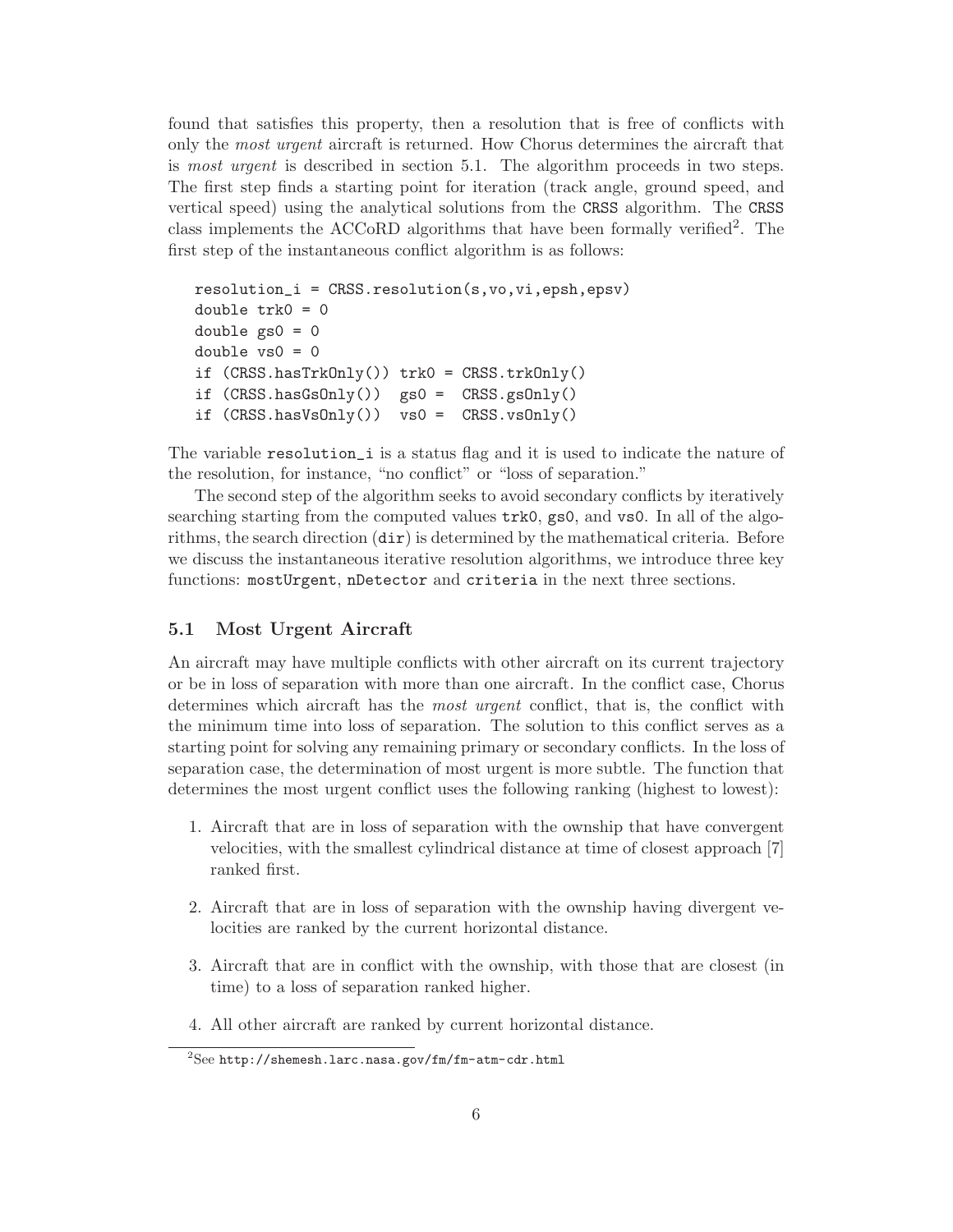Resolving conflicts with multiple aircraft is quite challenging. There are cases where the traffic density is so high that the ownship cannot find a suitable maneuver. Although resolution of all conflicts is desirable, it is not always possible and a compromise must be made. In these cases, Chorus provides a resolution that solves the most urgent conflict and a flag is set to indicate unresolved conflicts. Furthermore, implicit coordination is only guaranteed with respect to the most urgent aircraft.

#### 5.2 Multiple Aircraft Conflict Probe: nDetector

The nDetector function performs a conflict probe between the position and velocity of one aircraft (usually the ownship) and all other traffic aircraft. The iterative resolution algorithms described in this paper use the nDetector function to check potential resolutions, not just the current state of the ownship. Thus, the data sent to the nDetector function are possible ownship resolutions, not the actual ownship state data. This function requires the following parameters:

| SO        | position of the ownship                               |
|-----------|-------------------------------------------------------|
| <b>VO</b> | velocity vector of the ownship                        |
| tOwn      | time when so and vo were collected                    |
| mu        | index of the most urgent aircraft                     |
| ignore    | index of aircraft that should be ignored. Use $-1$ to |
|           | accept all aircraft                                   |

The function is defined as follows:

```
nDetector(so,vo,tOwn,mu,ignore) : boolean {
   for (j = 0; j < aircraftList.size(); j++) {
     T = Tresif (j == mu) T = MAXDOUBLE
     if (j != ignore) {
        (s_i, vi) = predLinear(aircraftList[j],tOwn)
        Vect3 s = so - siif (CDSS.conflict(s,vo,vi,D,H,T)) return TRUE
     }
  }
  return FALSE
}
```
The function predLinear(ac,  $tQw$ ) estimates the position and velocity vectors for the traffic aircraft ac at time tOwn, using a linear extrapolation from the aircraft's last position and velocity. The CDSS.conflict function performs the conflict detection and it is defined in Appendix B. If there is a conflict with any aircraft the nDetector function returns TRUE, otherwise it returns FALSE. The time parameter, T, indicates how far in the future conflicts should be checked. Setting T to MAXDOUBLE ensures resolutions will be sufficient to fully resolve the immediate conflict and any secondary conflicts with the most urgent aircraft.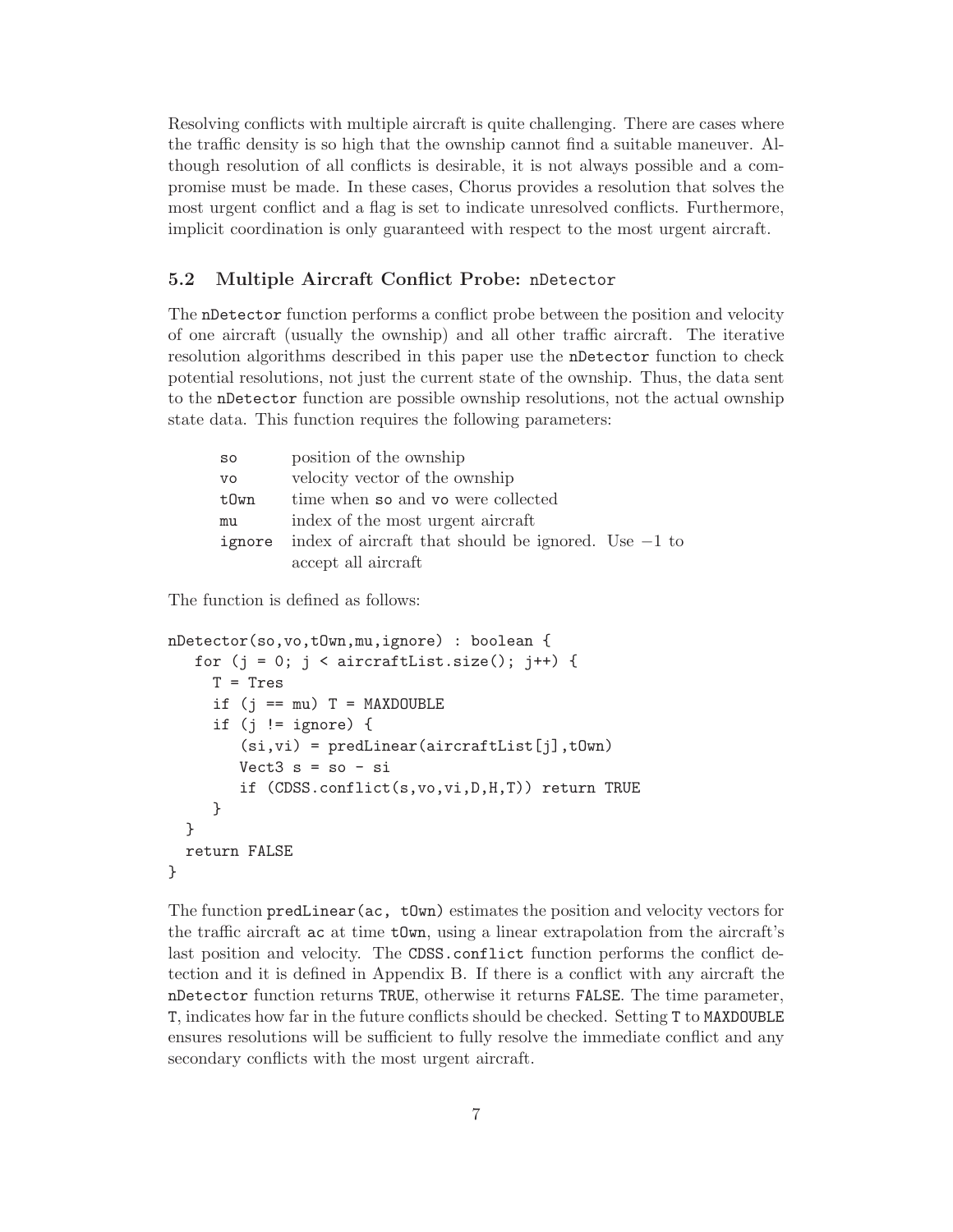The ignore value represents an aircraft to be ignored by the conflict detection. It is set to −1 (an invalid index) for primary detection (i.e. include all aircraft) and the index of the most urgent traffic for secondary conflict detection.

#### 5.3 Coordinated Maneuver Criteria: criteria

Two resolution algorithms are said to be coordinated if they produce resolutions that solve the conflict when either one aircraft maneuvers or both aircraft manuever simultaneously. Coordination criteria is a boolean function that takes as inputs the state information for two aircraft. Criteria serves as a mathematical requirement for resolution algorithms such that if any two algorithms satisfy the criteria, then resolutions from those algorithms are coordinated. An elaborate mathematical theory of coordination criteria is presented in  $[2, 6, 8]$ . This theory provides important system-wide safety properties, which have been mathematically proven and proofs are contained in the references.

In the Chorus resolution algorithms, criteria are used to set the search direction. Since the initial resolution (from the CRSS algorithm) is already coordinated, setting the iterative search direction in the coordinated direction ensures that an iterated solution is also coordinated.

The function criteria requires the following parameters:

| S         | position of the ownship relative to the traffic aircraft |
|-----------|----------------------------------------------------------|
| <b>VO</b> | velocity of the ownship aircraft                         |
| vi        | velocity of the traffic aircraft                         |
| vo'       | velocity vector of the ownship to be checked against     |
|           | the criteria                                             |
| minRelVs  | desired minimum relative exit vertical speed (used in    |
|           | $LoS$ only)                                              |
|           |                                                          |

#### 5.4 Track Algorithm

The track algorithm depends upon both the nDetector conflict detector and the criteria function. The algorithm uses iteration on the variable trkDelta in the direction  $\text{dir} = \pm 1$  and with an increment size step. At each iteration step a new track is computed: trk0+dir\*trkDelta where trk0 is the solution obtained from CRSS. The iteration is continued until the nDetector function indicates there is no conflict with any traffic aircraft and criteria indicates that the new vector meets the implicit coordination criteria, or until 180◦ have been searched. If a track solution cannot be found that solves the conflict with the most urgent aircraft (primary conflict) and also avoids secondary conflicts, then the resolution that only resolves the conflict with the most urgent aircraft, which is supplied by the CRSS function, is returned.

```
inst_track(so,vo,tOwn,mu,trk0,dir,step) : (boolean,double) {
 hasTrk = FALSEfor (trkDelta = 0; trkDelta < PI; trkDelta = trkDelta + step) {
```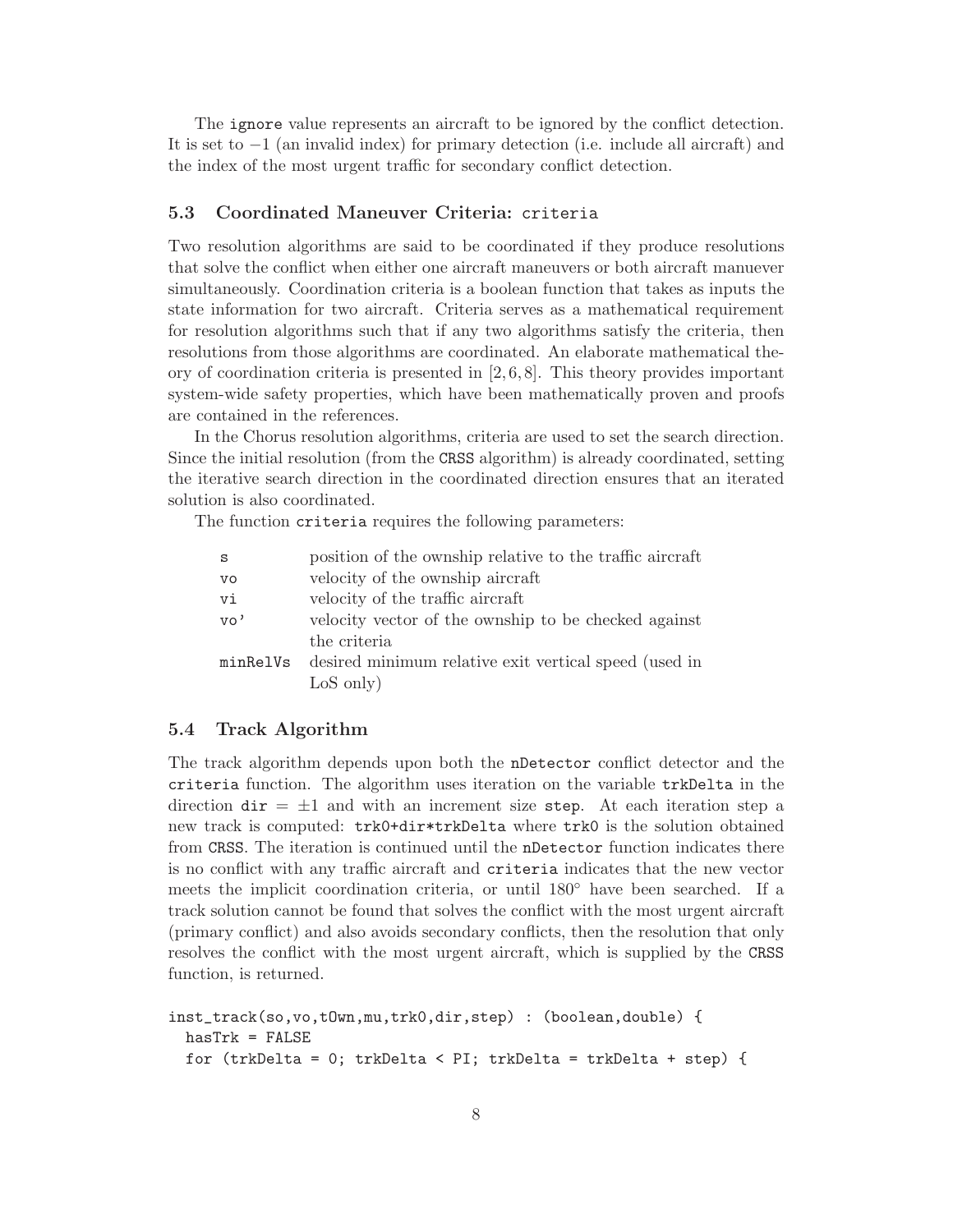```
trk = trk0 + dir * trkDelta
    vo' = vo.mkTrk(trk)if ( NOT nDetector(so, vo', tOwn, mu, -1) AND criteria(..., vo',...)) {
      (hasTrk,trkOnly) = (TRUE,trk)
      break
    }
  }
  if ( NOT hasTrk) {
    (hasTrk,trkOnly) = (CRSS.hasTrkOnly(),CRSS,trkOnly())}
  return (hasTrk,trkOnly)
}
```
#### 5.5 Ground Speed Algorithm

The ground speed algorithm depends upon the nDetector conflict detector and the criteria function. The algorithm uses iteration on the variable gsDelta in the direction  $\text{dir} = \pm 1$  and with an increment size step. At each iteration step a new ground speed is computed: gs0+dir\*gsDelta, where gs0 is the ground speed solution obtained from CRSS. The iteration is continued until the nDetector function indicates there is no conflict with any traffic aircraft and criteria indicates that the new vector meets the implicit coordination criteria, or until the ground speed exceeds the preset minGs, maxGs bounds. If no ground speed solution can be found that resolves the conflict with the most urgent aircraft (primary conflict) and that also avoids secondary conflicts, then a resolution that only resolves the conflict with the most urgent aircraft is returned. This resolution is computed by the CRSS function,

```
inst_gs(so,vo,tOwn,mu,gs0,dir,step) : (boolean,double) {
   for (gsDelta = 0;; gsDelta = gsDelta + step) {
      nvGs = gs0 + dir * gslbeltaif (nvGs < minGs OR nvGs > maxGs ) break
      vo' = vo.mkGs(nvGs)if ( NOT nDetector(so,vo',tOwn,mu,-1) AND criteria(..., vo',...)) {
         (hasGs,gsOnly) = (TRUE, nvGs)break
      }
   }
   if ( NOT hasGs) {
     (hasGs,gsOnly) = (CRSS.hasGsOnly(),CRSS.gsOnly())
   }
return (hasGs,gsOnly)
}
```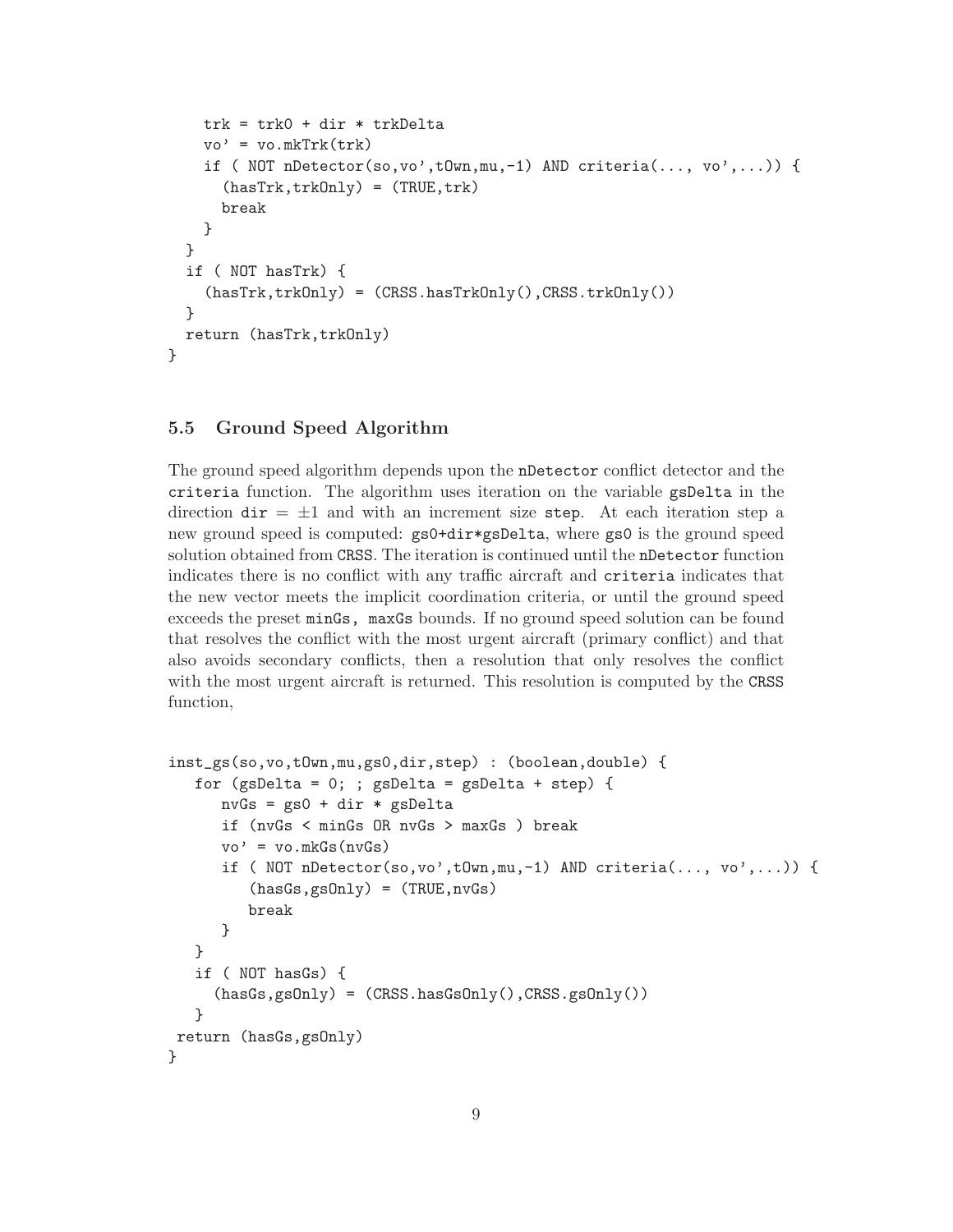#### 5.6 Vertical Speed Algorithm

The vertical speed algorithm depends upon the nDetector conflict detector and the criteria function. The algorithm uses iteration on the variable vsDelta in the direction  $\text{dir} = \pm 1$  and with an increment size step. At each iteration step a new track is computed: vs0+dir\*vsDelta where vs0 is the vertical speed solution obtained from CRSS. The iteration continues until the nDetector function indicates there is no conflict with any traffic aircraft and criteria indicates that the new vector meets the implicit coordination criteria, or until the vertical speed exceeds the preset minVs, maxVs bounds. If no vertical speed solution can be found that solves the primary conflict (with the most urgent aircraft) and also avoids secondary conflicts, then the resolution that only resolves the conflict with the most urgent aircraft (which is computed by the CRSS function) is returned.

```
inst_vs(so,vo,tOwn,mu,vs0,dir,step) : (boolean,double) {
  for (vsDelta = 0; ; vsDelta = vsDelta + step) {
    nVs = vs0 + dir * vsDelta
    if ((nVs > maxVs) OR (nVs < minVs)) break
    vo' = vo.mkVs(nVs)if ( NOT nDetector(so,vo',tOwn,mu,-1) AND criteria(..., vo',...)) {
       (hasVs, vsOnly) = (TRUE, nVs)break
    }
  }
  if ( NOT hasVs) {
     (hasVs, vsOnly) = (CRSS, hasVsOnly(), CRSS, vsOnly())}
return (hasVs,vsOnly)
}
```
## 6 Kinematic Conflict Algorithms

The kinematic algorithms are more complex than the instantaneous algorithms, but provide better solutions because they take into consideration the fact that aircraft must maneuver over time to achieve the resolutions. Since the aircraft converge over time, the kinematic algorithms produce larger resolutions than the instantaneous algorithms. The difference between these resolutions will grow depending on how close the two aircraft are to each other, as shown in figure 1. In this figure, the original velocity is shown in red, the instantaneous solution is the straight resolution vector and the kinematic solution is the curved resolution vector. The kinematic solvers use models of aircraft dynamics with an assumed constant acceleration to project the positions of the ownship and traffic as the iteration as time progresses. The kinematic models used by these algorithms are defined in Appendix A. The determination of the *most urgent* conflict is described in section 5.1.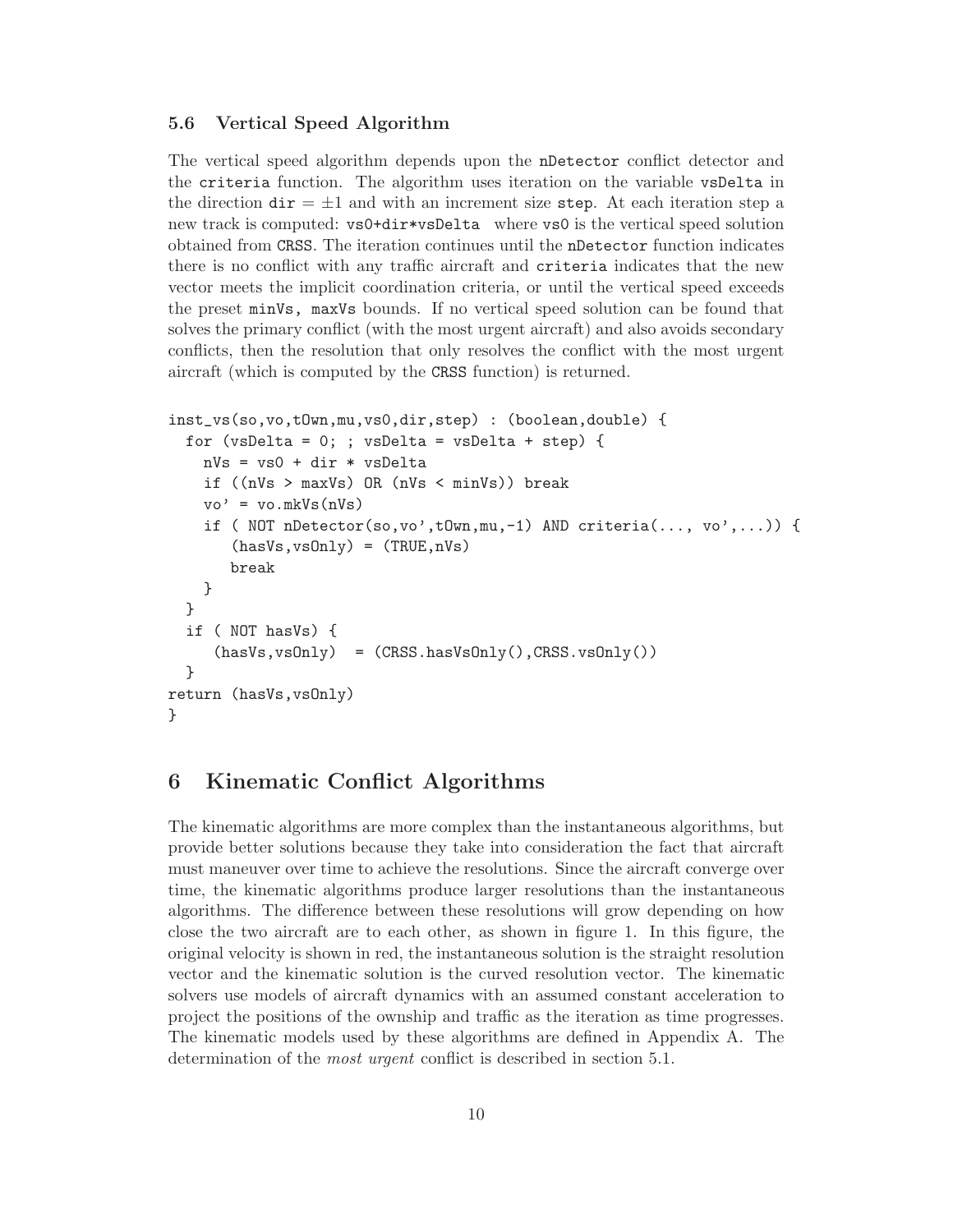

Figure 1. Kinematic and Instantaneous Trajectories for Conflict Resolution

#### 6.1 Future Conflict Detection: nDetectorConfFut

The function nDetectorConfFut uses a kinematic projection of the future position of the aircraft and performs a conflict probe at the future point.

This function performs conflict detection with respect to all aircraft on a future state of the ownship. The ownship future state is passed as a parameter. The traffic states are projected linearly using a relative time (delTm). It uses a list of traffic state data called aircraftList. A function predLinear is used to interpolate the traffic data linearly to match the times of the ownship. It is expected that most of the time the interpolation will be unnecessary because the time stamps should match (except during communications dropouts).

The function nDetectorConfFut returns a status per table 2 and has the following parameters:

| soFut | the future position of the ownship                     |
|-------|--------------------------------------------------------|
| v,    | the velocity vector to be checked for conflicts        |
| delTm | the amount of time that the ownship is projected into  |
|       | the future (i.e., the time after town when so Fut is   |
|       | valid)                                                 |
| mu    | the most urgent aircraft index                         |
| t0wn  | timestamp for the current position and velocity (i.e., |
|       | $s_o$ and $v_o$ )                                      |

Pseudocode for the function is:

```
nDetectorConfFut(soFut,v',tOwn,delTm,mu) : int {
  int rtn = -1for (i = 0; i < aircraftList.size(); i++) {
    (si, vi) = predLinear(aircraftList[i],tOwn)
   Vect3 s = soFut - siif (LoS(s,D,H)) {
       if (i == mu) return 3 // LoS with primary
```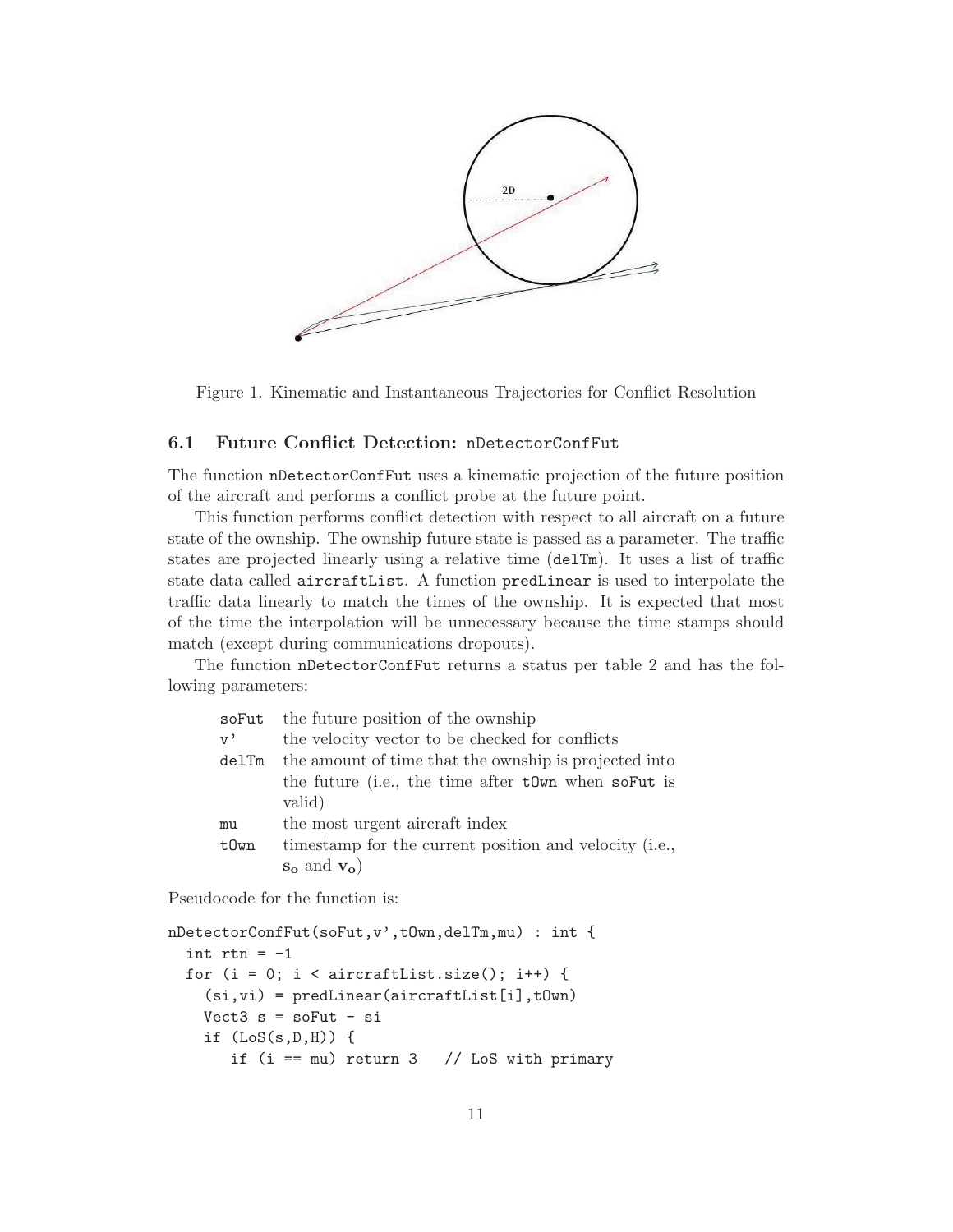| -1 no conflict                                                                |
|-------------------------------------------------------------------------------|
| 0 secondary conflicts, no LoS, but is conflict free with most urgent aircraft |
| 1 primary conflict                                                            |
| 2 LoS with an aircraft that is not the most urgent one                        |
| 3 LoS with most urgent aircraft                                               |

Table 2. Values returned from nDetectorConfFut

```
else rtn = 2
   }
   Tresolve = Tres
   if (i == mu) Tresolve = MAX_VALUE
   boolean conf = CDSS.config(t,s,v',vi,D,H,Tres)if (conf AND rtn < 0) rtn = 0if (i == mu AND conf AND rtn < 1) rtn = 1
 }
 return rtn
}
```
#### 6.2 Common Variables

In addition to D, H, Tres, and aircraftList described in section 4, the following variables are assumed to exist in the kinematic calculations:

| maxBank  | maximum bank angle allowed for ownship                          |
|----------|-----------------------------------------------------------------|
| gsAccel  | ground speed acceleration allowed for ownship                   |
| vsAccel  | vertical speed acceleration allowed for ownship                 |
| minRelGs | desired minimum relative speed for horizontal exit              |
|          | (used in LoS only)                                              |
|          | minRelVs desired minimum relative speed for vertical exit (used |
|          | in LoS only)                                                    |
|          |                                                                 |

#### 6.3 Kinematic Track Algorithm

The kinematic track algorithm iteratively searches for a solution that satisfies the criteria and is also free of secondary conflicts. It has the following parameters:

| SO        | position of the ownship           |
|-----------|-----------------------------------|
| <b>VO</b> | velocity of the ownship           |
| t0wn      | timestamp for the so, vo data     |
| mu        | index of the most urgent aircraft |
| step      | the iteration step size           |

Pseudocode for the function is:

```
kinematicTrack(so,vo,tOwn,mu,step) : (boolean,double) {
  omega = turnRate(vo.gs(),dir*maxBankAngle)
```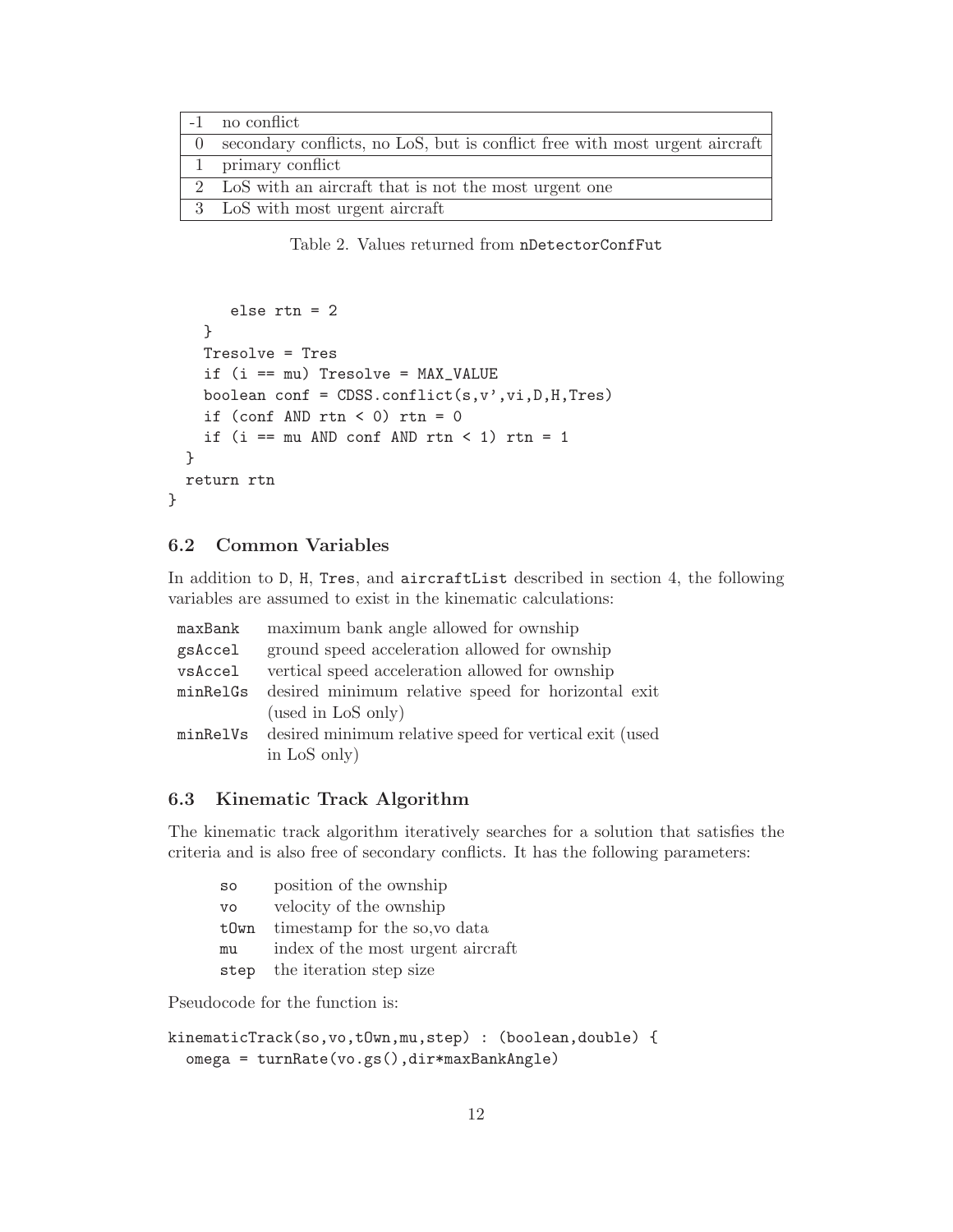```
nDetKin = 0
 crit = TRUE
 nvTrk = 0Vect3 firstFound = ZERO
 hasTrk = FALSEfor (trkDelta = 0; trkDelta < PI; trkDelta = trkDelta + step) {
   tm = dir * trkDelta / omega
   nvTrk = vo.trk() + dir * trkDelta
    (soAtTm,vo') = turnOmega(so,vo,tm,omega)nDetKin = nDetectorConfFut(soAtTm,vo',tOwn,tm,mu)
    crit = criteria(..., vo',...)if (nDetKin == 0 AND crit AND firstFound == ZERO) firstFound = vo'if (nDetKin >= 2) break // check for LoS
    if (nDetKin < 0 AND crit) {
       (hasTrk,trkOnly) = (TRUE,nvTrk)
      break
   }
 }
 if ( NOT hasTrk AND nDetKin < 2 AND firstFound != ZERO) {
    (hasTrk,trkOnly) = (TRUE,firstFound.trk())
 }
 if ( NOT hasTrk AND nDetKin >= 2) {
    if (infeasibleUseFutureLos) {
      if (nDetKin == 3) { // entered LoS while iterating
        (hasTrk,trkOnly) = projectAndUseKinTrkLoS(tm,mu,step)
     } else {
        (hasTrk, trkOnly) = (TRUE, nvTrk)}
    } else {
     if (nDetKin == 3) {
        (hasTrk,trkOnly) = (CRSS.hasTrkOnly(),CRSS.trkOnly())
      }
   }
 }
 return (hasTrk,trkOnly)
}
```
A variable firstFound holds the first vector that is conflict-free with respect to the most urgent conflict. If a solution free of secondary conflicts is not found, the algorithm reverts to this solution. If the returned hasTrk value is FALSE, the returned trkOnly value is undefined.

This algorithm contains a configuration flag, infeasibleUseFutureLos, which describes what should be done with the iteratively discovered solution that still has at least one loss of separation. If infeasibleUseFutureLos is FALSE then the solution from CRSS is returned. If infeasibleUseFutureLos is TRUE, then one of two possible solutions is returned. If the only solutions found continue to have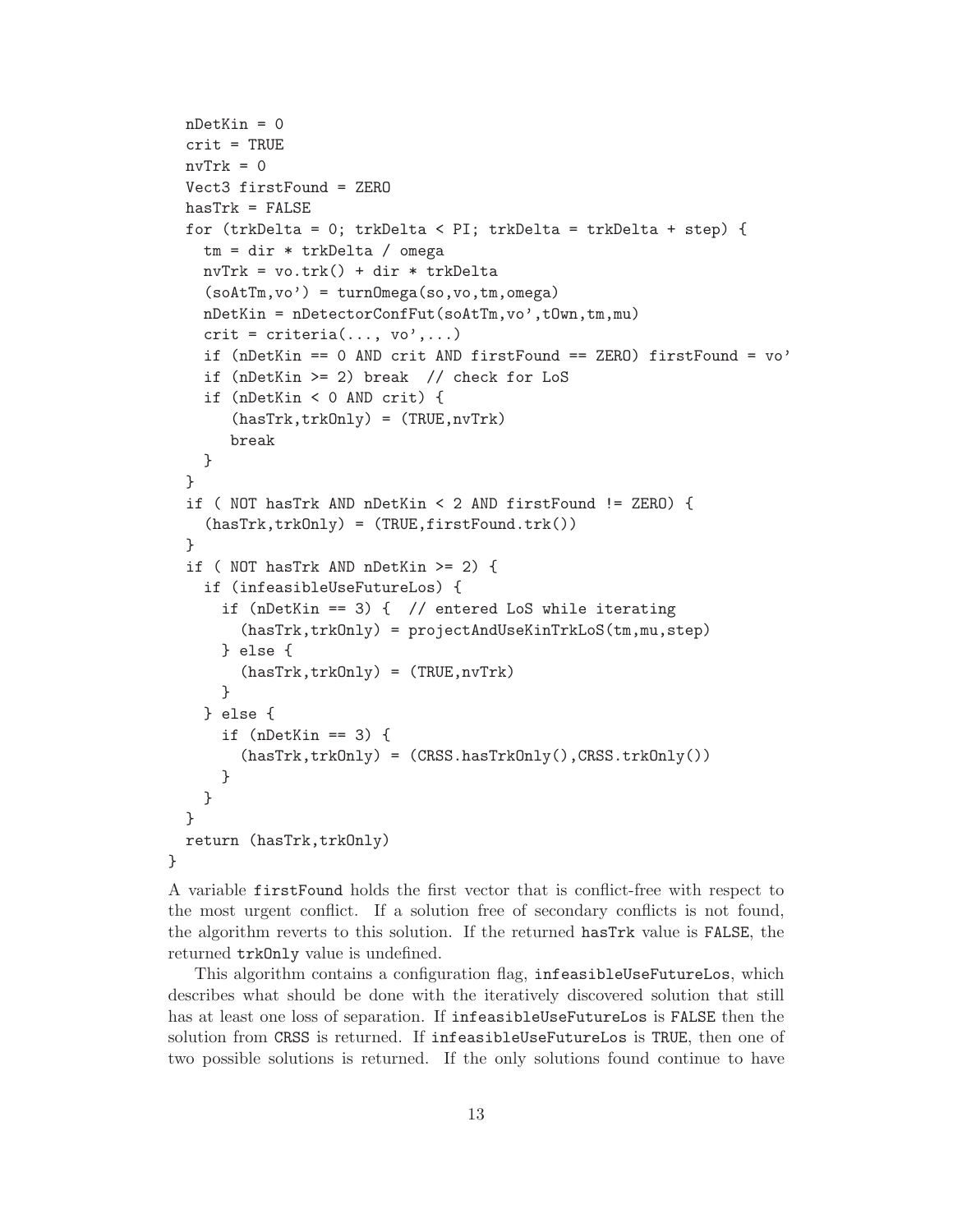conflicts, then the algorithm projects the aircraft states into the future to exactly one half second after entry into LoS and computes a LoS resolution, using the function projectAndUseKinTrkLoS that is described below. Otherwise it returns a solution that is free of conflicts with the most urgent aircraft, but still has losses of separation with other aircraft.

The projection into the future is accomplished by the function projectAndUse-KinTrkLoS which is defined as follows:

```
projectAndUseKinTrkLoS(timeIntoLoS,mu,step) : (boolean,double) {
     si = aircraftList.get(mu).position(timeIntoLoS + 0.5)
    vi = aircraftList.get(mu).velocity(timeIntoLoS + 0.5)softmax = sou = os + 0.5sFut = soFut - siif (sFut*(vo-vi) > 0 OR sFut.vect2() .norm() < D/2.0) {
       (hasTrk, trkOnly) = (TRUE, vo. trk() + dir * pi/4.0)} else {
       (hasTrk,trkOnly) = trackLoS(soFut,si,vo,vi,mu,TRUE,step)
    }
}
```
The variable timeIntoLos is the computed relative time into LoS from the current position. The first if-branch is used for cases where the loss of separation entry point is the top or bottom of the protection zone, that is, there is already a horizontal loss of separation. The function trackLoS is defined in section 7.3.

#### 6.4 Kinematic Ground Speed Algorithm

The kinematic ground speed algorithm iteratively searches for a solution that satisfies the criteria and is also free of secondary conflicts. It has the following parameters:

```
so position of the ownship
      vo velocity of the ownship
      tOwn timestamp for the so,vo data
      mu index of the most urgent aircraft
      step step size for search
kinematicGroundSpeed(so,vo,tOwn,mu,step) : (boolean,double) {
  int nDetKin = 0
  Vect3 firstFound = ZERO
  hasGs = FALSEfor (gsDelta = 0; TRUE; gsDelta = gsDelta + step) {
    double tm = gsDelta / gsAccel
    double nvoGs = vo(gs() + gsDir * gspeltaif ((\text{nvoGs} > \text{maxGs}) \text{ OR } (\text{nvoGs} < 0)) break
    (soAtTm,vo') = gSAccel(so,vo,tm,gsDir * gSAccel)nDetKin = nDetectorConfFut(soAtTm,vo',tOwn,tm,mu)
    boolean crit = criteria(s, v_0, v_1, v_0', \dots)
```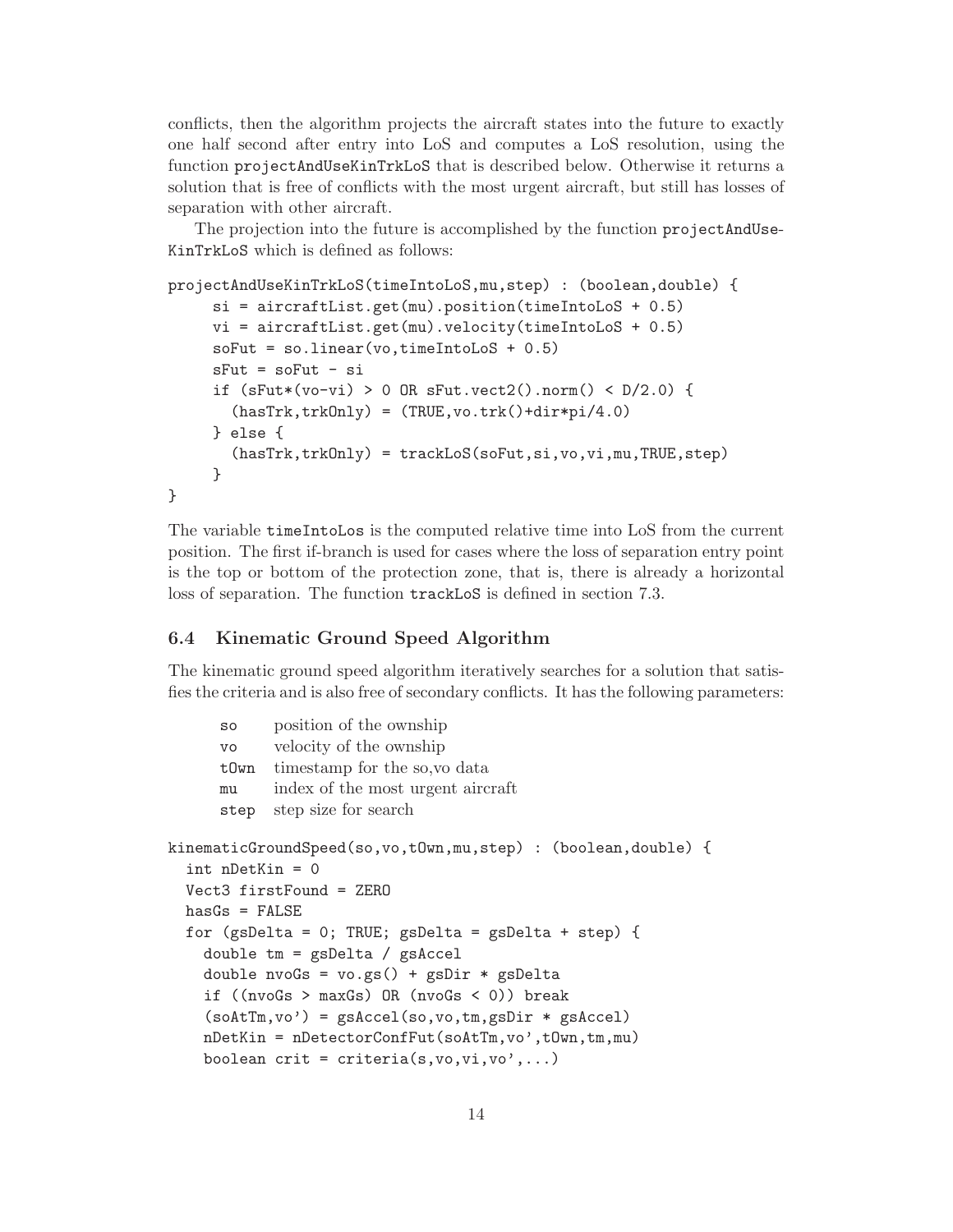```
if (nDetKin == 0 AND crit AND firstFound == ZERO) firstFound = vo'
    if (nDetKin >= 2) break // check for LoS
    if (nDetKin < 0 AND crit) {
      (hasGs,gsOnly) = (TRUE,vo')break
    }
  }
  if ( NOT hasGs AND nDetKin < 2 AND firstFound != ZERO) {
    (hasGs,gsOnly) = (TRUE,firstFound.gs())
  }
  if (nDetKin >= 2) { // some LoS or still in conflict
    if (infeasibleUseFutureLos) {
      si = aircraftList.get(mu) . position(timeIntoLoS + 0.5)vi = aircraftList.get(mu).velocity(timeIntoLoS + 0.5)
      softmax = sou = new(vo, timeIntoLoS + 0.5)sifut = si.linear(vi, timeIntoLoS + 0.5)(hasGs,gsOnly) = gsLoS(soFut,vo,siFut,vi,TRUE,step)
    } else {
      (hasGs,gsOnly) = (CRSS.hasGsOnly(),CRSS.gsOnly())
    }
  }
  return (hasGs,gsOnly)
}
```
The variable timeIntoLos is the computed relative time into LoS from the current position. Just as in section 6.3, the infeasibleUseFutureLos flag is a configuration parameter that chooses between two different algorithms when the iterative solver cannot find a solution free of LoS for all aircraft. If the infeasibleUseFutureLos flag is FALSE then it reverts back to the CRSS solution. If the infeasibleUseFuture-Los flag is TRUE, then the algorithm projects the aircraft states into the future to exactly one half second after entry into LoS and computes a LoS resolution. The function gsLoS is defined in section 7.4.

#### 6.5 Kinematic Vertical Speed Algorithm

The kinematic vertical speed algorithm iteratively searches for a solution that satisfies the criteria and is also free of secondary conflicts. It has the following parameters

| SO        | position of the ownship           |
|-----------|-----------------------------------|
| <b>VO</b> | velocity of the ownship           |
| t0wn      | timestamp for the so, vo data     |
| mu        | index of the most urgent aircraft |
| step      | step size for search              |
|           |                                   |

```
kinematicVerticalSpeed(so,vo,tOwn,mu) : (boolean,double) {
  int nDetKin = 0
```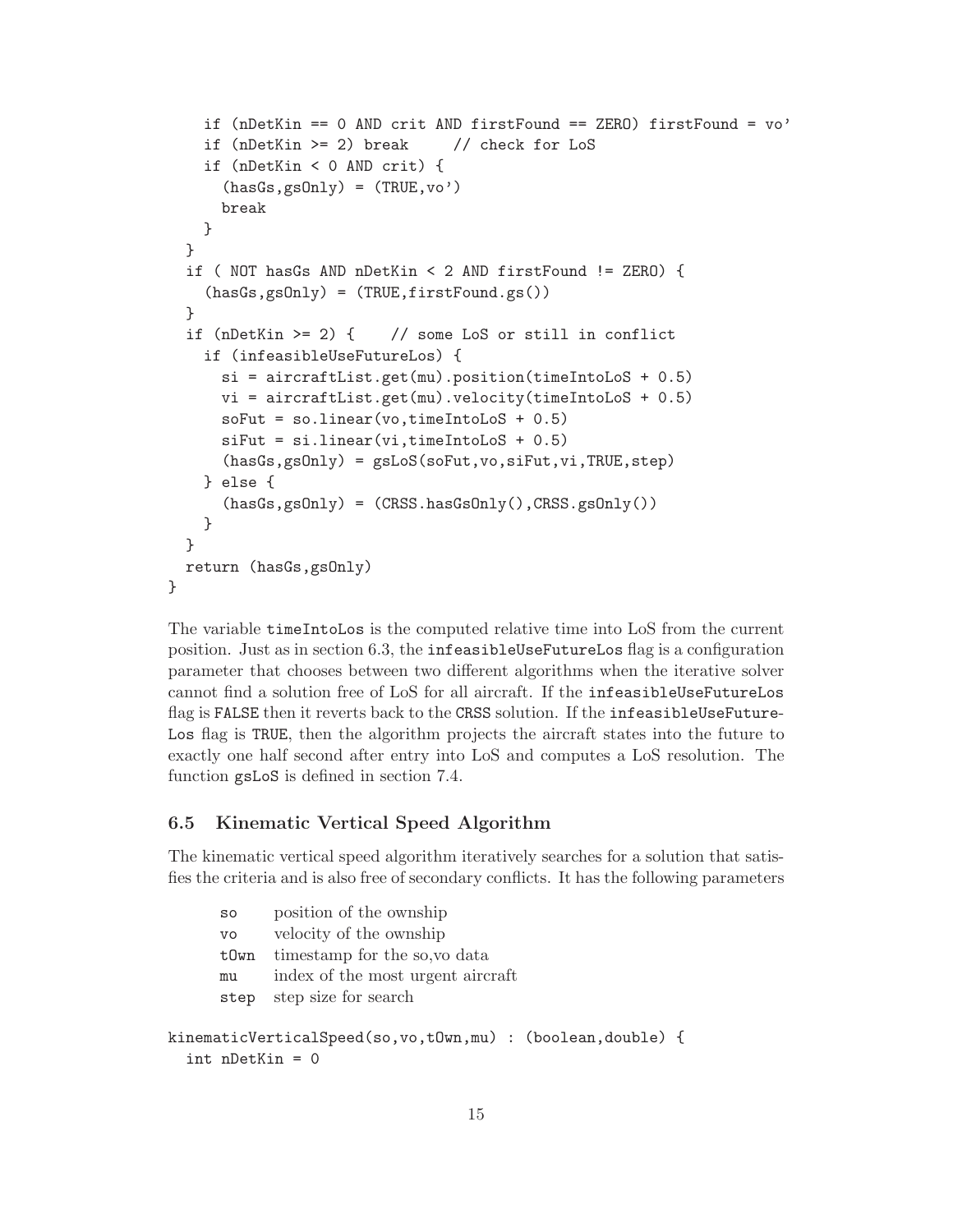```
Vect3 firstFound = ZERO
  hasVs = FALSE
  for (vsDelta = 0; TRUE; vsDelta = vsDelta + step) {
    nVs = v0.vs() + dir * vsleltaif ((nVs > maxVs) OR (nVs < minVs)) break
    tm = |nVs - vo.\text{vs}()| / vs \text{Accel}(soAtTm,vo') = vsAccel(so,vo,tm,vsDir*vsAccel)nDetKin = nDetectorConfFut(soAtTm,vo',tOwn,tm,mu)
    boolean crit = criteria(s, vo,vi, vo',...)
    if (nDetKin == 0 AND crit AND firstFound == ZERO) firstFound = vo'
    if (nDetKin >= 2) break
    if (nDetKin < 0 AND crit) {
      (hasVs, vsOnly) = (TRUE, nVs)break
    }
  }
  if ( NOT hasVs AND nDetKin < 2 AND firstFound != ZERO) {
    (hasVs,vsOnly) = (TRUE,firstFound.vs())
  }
  if (nDetKin >= 1) { // LoS with primary or secondary or still conflict
    if (infeasibleUseFutureLos) {
      si = aircraftList.get(mu) . position(timeIntoLoS + 0.5)vi = aircraftList.get(mu).velocity(timeIntoLoS + 0.5)
      softmax = sou = new(vo, timeIntoLoS + 0.5)sifut = si.linear(vi, timeIntoLoS + 0.5)(hasVs,vsOnly) = vsLoS(soFut,vo,si,vi,TRUE,step,epsv)
    } else {
      (hasVs, vsOnly) = (CRSS. hasVsOnly(), CRSS. vsOnly())}
  }
  return (hasVs,vsOnly)
}
```
The variable timeIntoLos is the computed relative time into LoS from the current position. Just as in section 6.3, the infeasibleUseFutureLos flag is a configuration parameter that chooses between two different algorithms when the iterative solver cannot find a solution free of LoS for all aircraft. If the infeasibleUseFuture-Los flag is TRUE, the algorithm projects the aircraft states into the future to exactly one half second after entry into LoS and computes a LoS resolution. If the infeasibleUseFutureLos flag is FALSE, then it uses the CRSS solution. The function vsLoS is defined in section 7.5.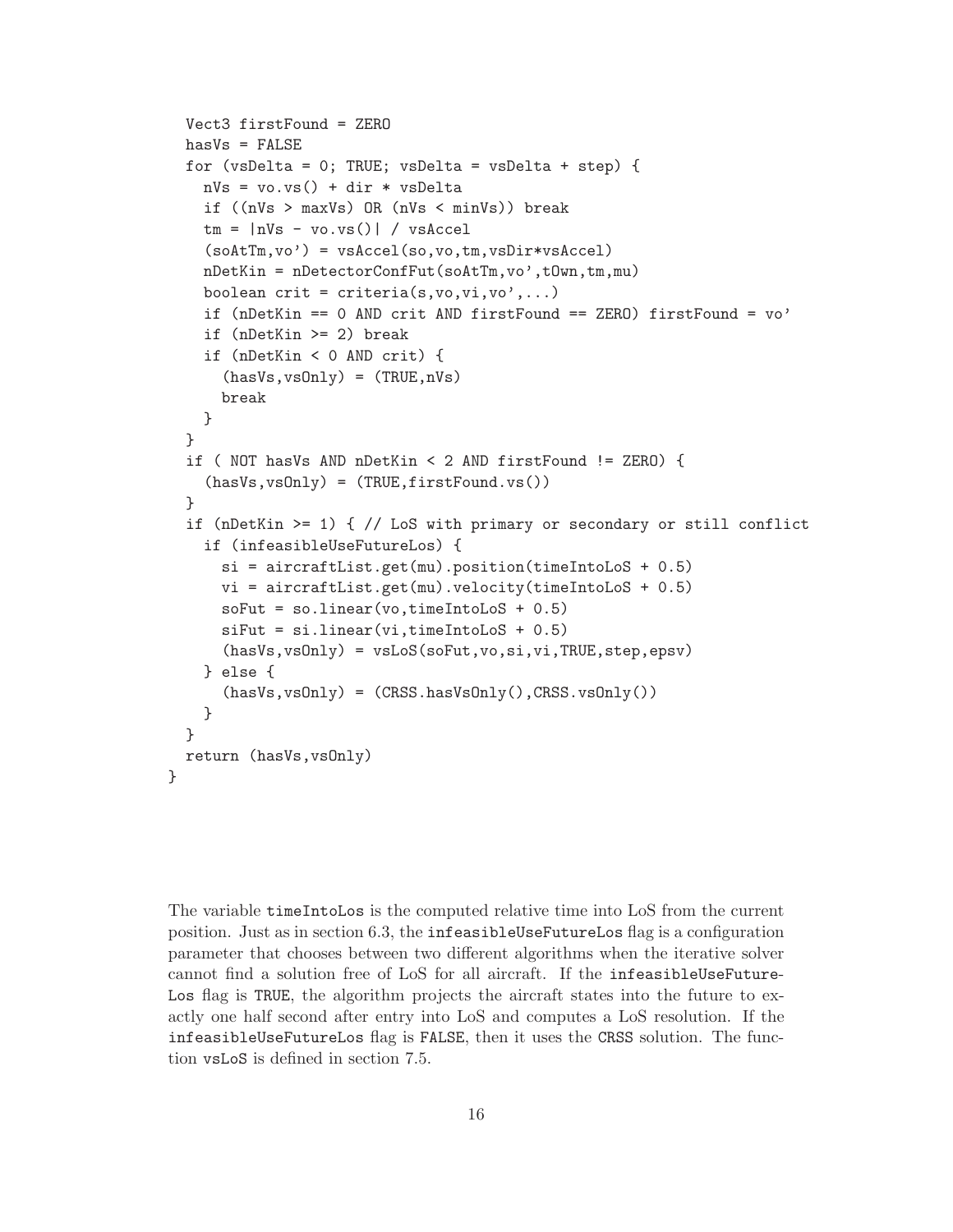| -1 no conflict                                                        |
|-----------------------------------------------------------------------|
| 1 primary conflict                                                    |
| 2 LoS with at least one aircraft that is not the most urgent aircraft |
| 3 LoS with most urgent aircraft                                       |

Table 3. Values returned from nDetectorLoSFut

## 7 Loss of Separation Algorithms

The criteria [8] provides a notion of correctness for loss of separation (LoS) algorithms that is based on the concept of repulsion. A solution is repulsive if the distance at the time of closest approach between the two aircraft is greater than the current distance. This is a fairly weak property, but the algorithms obtain good results by seeking maximally repulsive solutions. That is, the iterations continue until the maximum vector that is repulsive is found. In the loss of separation case, the key factor is that the resolutions are implicitly coordinated. Therefore, the direction of the maneuver is far more important than the magnitude of the maneuvers. The LoS algorithms also seek to achieve a minimum relative exiting speed to avoid solutions that place the aircraft in nearly parallel trajectories at the end of the maneuvers.

Each of the resolution algorithms presented below can produce either a instantaneous solution or a kinematic solution, controlled by the parameter kinematic. Recall that an instantaneous solution is one where the aircraft is assumed to immediately achieve the maneuver whereas a kinematic solution is one where the aircraft must accelerate from its current position to achieve the resolution.

#### 7.1 Detect Future LoS: nDetectorLoSFut

This function nDetectorLoSFut performs detection with respect to all aircraft (except a designated most urgent aircraft, which is ignored) on a future state. The ownship future state is passed as a parameter. The traffic states are projected linearly using a relative time (delTm). The return values are listed in table 3. The parameters are:

|       | soFut future position of the ownship                  |  |  |  |  |  |
|-------|-------------------------------------------------------|--|--|--|--|--|
| nv    | velocity vector to be checked for conflicts           |  |  |  |  |  |
| tOwn  | timestamp for so, vo data                             |  |  |  |  |  |
| delTm | the amount of time that the ownship is projected into |  |  |  |  |  |
|       | the future (i.e., the time after town when so Fut is  |  |  |  |  |  |
|       | valid)                                                |  |  |  |  |  |
| mu    | index of the most urgent aircraft                     |  |  |  |  |  |

The nDetectorLoSFut function is used in the LoS case and hence it does not check for conflicts with the LoS aircraft (i.e. mu).

```
nDetectorLoSFut(soFut,nv,tOwn,delTm,mu) : int {
  int rtn = -1
```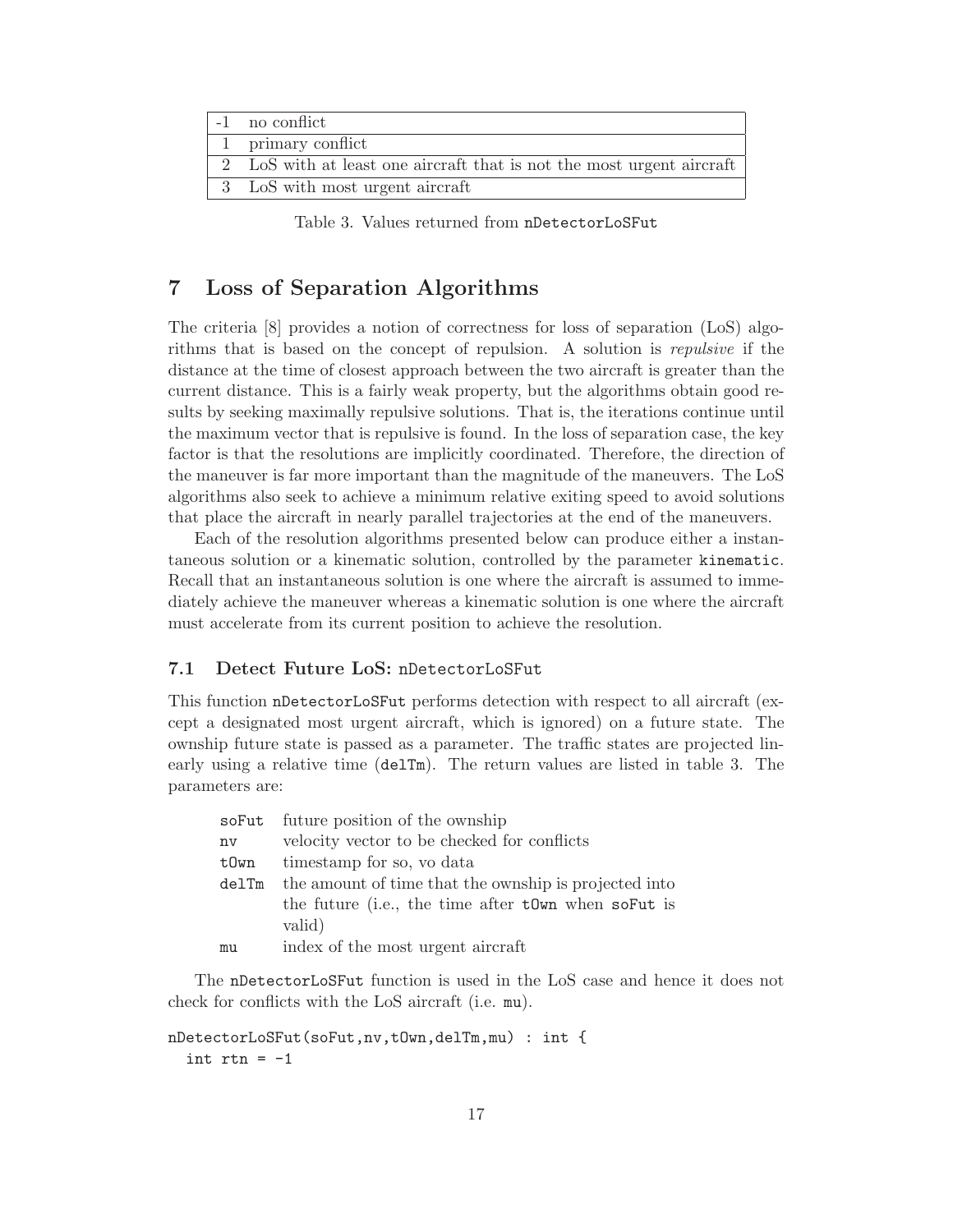```
for (j = 0; j < aircraftList.size(); j++) {
    if (j != mu ) {
      (si,vi) = predLinear(aircraftList[j],tOwn)
      si = si.linear(vi,delTm)
      Vect3 s = softut - siif (LoS(s,D,H)) {
        rtn = 2break
      }
      boolean conf = CDSS.conflict(s,nv,vi,D,H,Tres)
      if (conf AND rtn == -1) rtn = 1
    }
  }
  return rtn
}
```
The function  $predLinear(tOwn)$  retrieves the position and velocity vectors for the traffic aircraft for time tOwn. The CDSS.conflict function performs the conflict detection (See appendix B). If there is a conflict with any aircraft the nDetectorLoSFut function returns TRUE, otherwise it returns FALSE.

#### 7.2 Determine Divergence: divergentHorizGt

A pair are aircraft are said to be divergent if the separation at all future positions is greater than their current separation. The function divergentHorizGt determines if the current state between the two aircraft is divergent and the relative speed is greater than a specified minimum relative speed:

```
divergentHorizGt(s,vo,vi) : boolean {
 Vect2 v = v_0 - vi
  return s.dot(v) > 0 AND v.norm() > minRelGs}
```
#### 7.3 Track LoS Algorithm

The following pseudocode describes the iterative LoS track algorithm. It can produce an instantaneous resolution or a kinematic one. The following parameters are used:

| SO        | ownship's position                                    |
|-----------|-------------------------------------------------------|
| <b>VO</b> | ownship's velocity                                    |
| si        | traffic aircraft's position                           |
| vi        | traffic aircraft's velocity                           |
| mu        | index of the aircraft to be resolved against, usually |
|           | the most urgent aircraft                              |
| kinematic | flag which determines whether a kinematic or an in-   |
|           | stantaneous solution is desired                       |
| step      | step size for search                                  |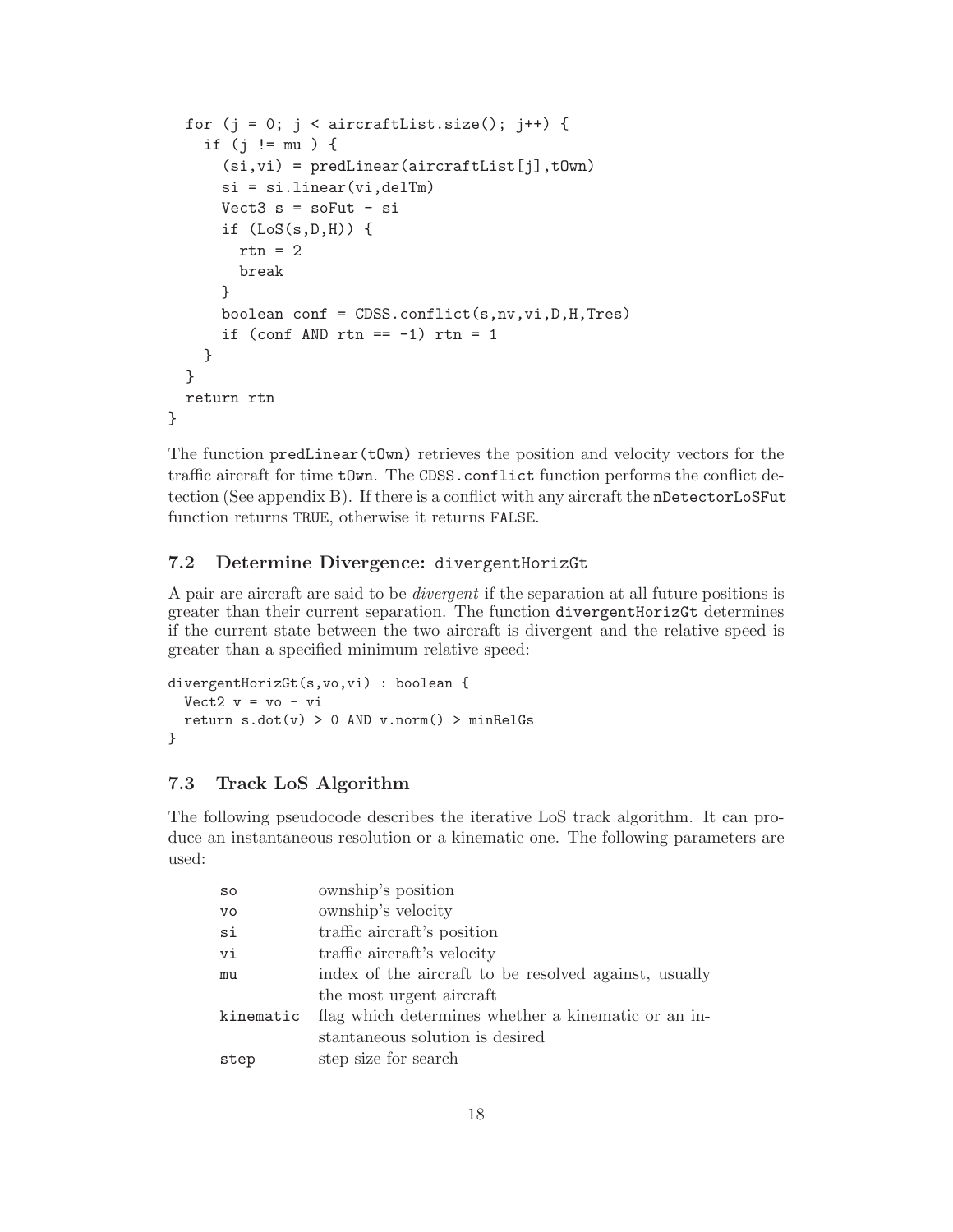The trackLos function is defined as follows:

```
trackLoS(so,si,vo,vi,mu,kinematic,step) : (boolean,double) {
  vo' = ZEROomega = turnRate(vo.gs(),maxBank)
  boolean criteriaEverSatisfied = FALSE
  for (trkDelta = step; trkDelta < PI/2; trkDelta = trkDelta + step) {
    nvoTrk = vo.trk() + trkDir * trkDelta
    tm = 0.0Vect3 soAttTm = soVect3 siAtTm = si
    if (kinematic) {
      tm = trkDelta / omega
      soAtTm = turnOmega(so,vo,tm,trkDir * omega).first
      sintTm = si.linear(vi,tm)}
    sAtTm = soAtTm - siAtTmprevVo' = vo'
    vo' = vo.mkTrk(nvoTrk)
    boolean divg = divergentHorizGt(sAtTm,vo',vi)
    criterion = criteria(sAtTm,prevNvo, vi,vo',...)if (criteria) criteriaEverSatisfied = TRUE
    if (checkSecondary) {
      nDetKin = nDetectorLoSFut(soAtTm,vo',tOwn,tm,mu)
    }
    divgOrNotCrit = (divg OR NOT criteria)
    if (divgOrNotCrit) {
      if ( NOT criteria) lastSolution = prevVo'
        else lastSolution = nvo
      if (firstSolution == ZERO) firstSolution = lastSolution
      if ( NOT criteria OR nDetKin <= 0 OR nDetKin >= 2) break
    }
  }
  if (firstSolution == ZERO) {
     trkSolution = vo'
  } else if (divgOrNotCrit AND nDetKin <= 0) {
     trkSolution = lastSolution
  } else {
     trkSolution = firstSolution
  }
  hasTrk = (NOT (trkSolution = ZERO) AND criteriaEverSatisfied)
  return (hasTrk,trkSolution.trk())
}
```
The repulsive criteria is usually satisfied in one direction up to a particular track value. This algorithm seeks to find the maximally repulsive track, but will stop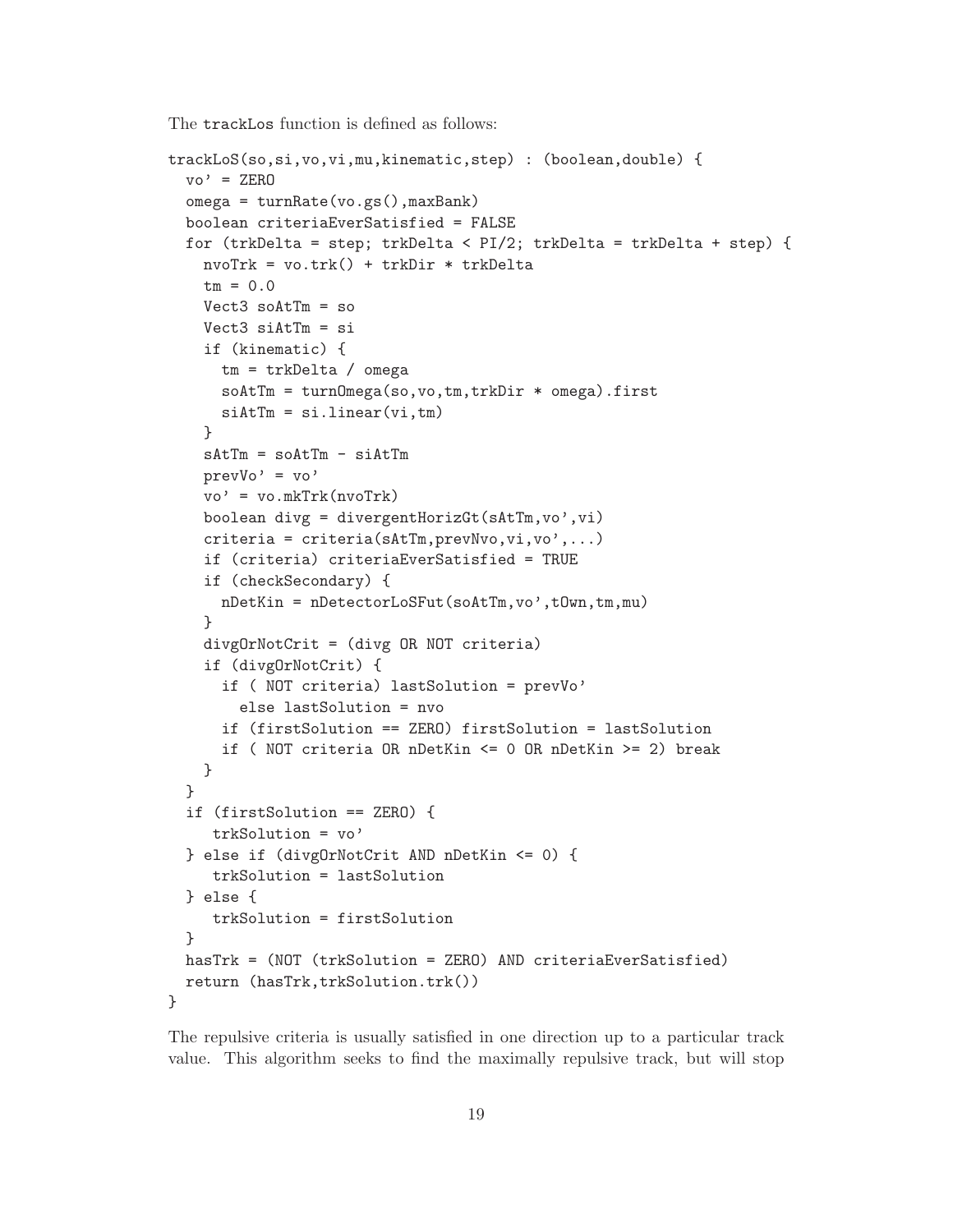earlier if divergence is reached. There are some cases where there are no repulsive tracks available in the search direction. Therefore a flag criteriaEverSatisfied informs hasTrk. If the non-criteria region is reached, there is no need to search further. When in the divergent region and the solution is free of all secondary conflicts, the search is stopped. Finally, if a secondary LoS occurs while searching, then the search is abandoned at that point. It is not clear whether it is better to return no track solution at this point, or just accept that a second LoS must occur and defer its resolution until later. The algorithm above does the latter. In the instantaneous (i.e., non-kinematic) version, the value of  $\texttt{startm}$  is set to s and remains constant throughout the for loop. The tests at the end cover several different cases. The first branch covers the case where the criteria is satisfied all the way through the loop and divergence is not reached. In this case the maximal search value is used. The second branch covers the case where divergence or not criteria was reached, and so lastSolution is used. The last branch occurs when a LoS occurs or no solution free of secondary conflicts is found (nDetKin > 0). In this case the firstSolution value is used.

The parameter minRelHoriz impacts the timeliness of the speed of exit from loss of separation. If this parameter is set to 0, then the algorithm merely seeks to achieve some positive relative speed. But if a larger value is specified, the algorithm seeks to achieve a higher relative exiting speed. This is likely to result in a larger maneuver.

#### 7.4 Ground Speed LoS Algorithm

The following parameters are used by the ground speed LoS algorithm

| SO        | initial ownship position                                  |
|-----------|-----------------------------------------------------------|
| <b>VO</b> | initial ownship velocity                                  |
| si        | initial traffic position                                  |
| vi        | initial traffic velocity                                  |
| mu        | the index of the aircraft to be resolved against, usually |
|           | the most urgent aircraft                                  |
| kinematic | flag which determines whether a kinematic or an in-       |
|           | stantaneous solution is desired                           |
| step      | step size for search                                      |

The following pseudo code describes the iterative ground speed algorithm:

```
gsLoS(so,si,vo,vi,kinematic,step) : (boolean,double) {
 boolean divgOrNotCrit = FALSE
 boolean minSepOk = TRUE
  int nDetKin = 0
 Vect3 sAtTm = ZERO
 Vect3 vo' = vo
 Vect3 prevVo' = ZERO
 Vect3 firstSolution = ZERO
 Vect3 lastSolution = ZERO
```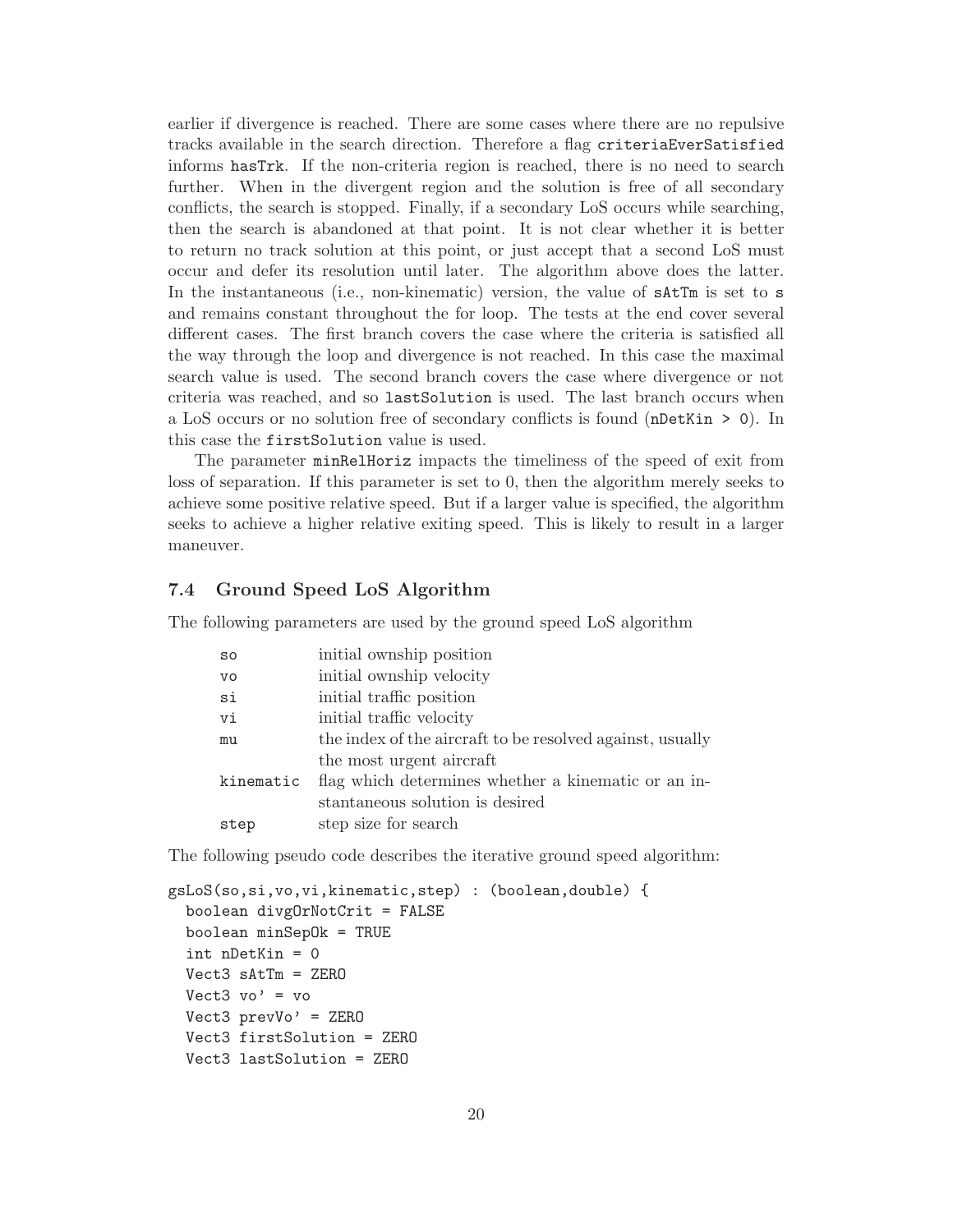```
boolean criteriaEverSatisfied = FALSE
for (gsDelta = step; TRUE; gsDelta = gsDelta + step) {
   nvoGs = vo.gs() + gsDir * gsDelta
   if ((nvoGs > maxGs) OR (nvoGs < minGs)) break
   tm = 0.0Vect3 soAtTm = so
   Vect3 siAtTm = si
   if (kinematic) {
     tm = gsDelta / gsAccel
     soAtTm = gsAccel(so,vo,tm,gsDir * gsAccel)
     sintTm = si.linear(vi,tm)}
   sAtTm = soAtTm.Sub(siAtTm)
   prevVo' = vo'
   vo' = vo.mkGs(nvoGs)distBetw = sAtTm.vect2().norm()
   if (distBetw < minSep) minSep = distBetw
   boolean divg = divergentHorizGt(sAtTm,vo',vi)
   boolean criteria = criteria(\texttt{SAtTm}, \texttt{prevNvo}, \texttt{vi}, \texttt{vo}),...)
   if (criteria) criteriaEverSatisfied = TRUE
   if (minSep <= gsLosDiscard)) break
   divgOrNotCrit = (divg OR NOT criteria)
   if (divgOrNotCrit) { // save first solution
     if ( NOT criteria) lastSolution = prevVo'
       else lastSolution = vo'
     if (firstSolution == ZERO) firstSolution = lastSolution
     }
   }
 if (checkSecondary) {
  nDetKin = nDetectorLoSFut(soAtTm,vo',tOwn,tm,mu)
 }
 if (divgOrNotCrit) {
   if ( NOT criteria OR nDetKin <= 0 OR nDetKin >= 2) break
}
}
if (firstSolution == ZERO) {
  gsSolution = prevVo'
} else if (divgOrNotCrit AND nDetKin <= 0) {
  gsSolution = lastSolution
} else {
  gsSolution = firstSolution
}
boolean divg0 = divergentHorizGt(sAtTm, vo', vi)
double distAtTau = distAtTau(sAtTm,vo',vi,TRUE)
if ( NOT divg0 AND distAtTau <= ChorusConfig.gsLosDiscard) {
```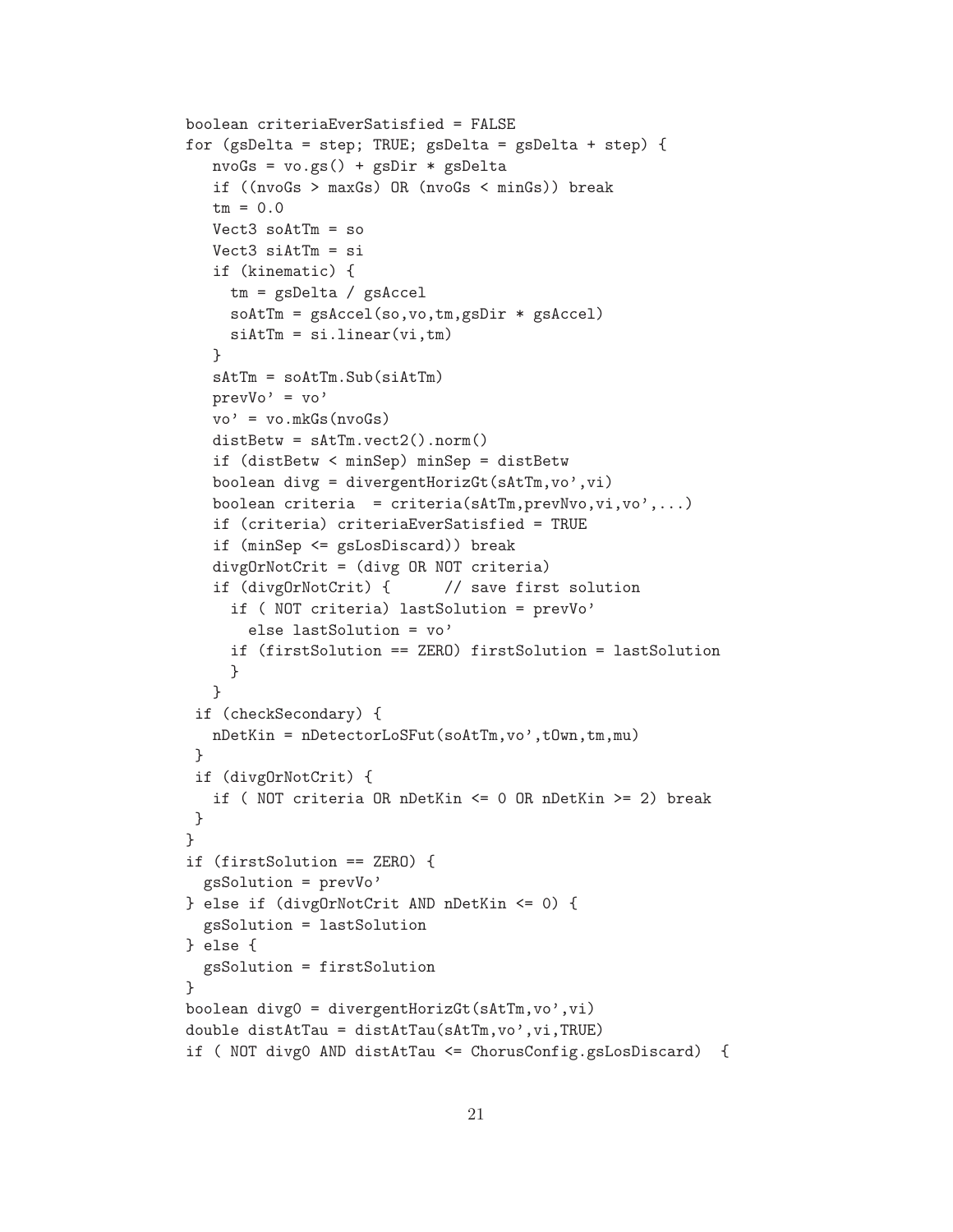```
hasGs = FALSE} else {
   hasGs = (NOT gsSolution.equals(ZERO) AND criteriaEverSatisfied)
 }
 gsOnly = gsSolution.gs()
 return (hasGs,gsOnly)
}
```
In the instantaneous (i.e., non-kinematic) version, the value of  $\texttt{satTm}$  is set to s and remains constant throughout the for loop. The algorithm searches for a maximally repulsive solution that satisfies the criteria. If divergence is reached, then the search continues until a solution free of secondary conflicts is found (i.e. lastSolution). If the additional search is unfruitful, then the algorithm reverts back to the first solution that was divergent (i.e. firstSolution). An additional test is applied that eliminates the ground speed solution when the projected distance at the closest point of approach (tau) is smaller than the parameter gsLosDiscard. The search is also short-circuited if a LoS occurs or the minimum separation becomes less than gsLosDiscard. There are some cases where there are no repulsive ground speeds available in the search direction. Therefore a flag criteriaEverSatisfied informs hasGs. The case where the criteria is satisfied over the entire search range and divergence is not reached must also be covered. In this case, firstSolution will still be ZERO. We use the next-to-last value searched, i.e., prevVo' as the solution, because the last value may be outside of the (minGs,maxGs) range.

#### 7.5 Vertical Speed LoS Algorithm

The vertical LoS solver uses an inner collision region, a cylinder defined by a radius, caD, equal to 1000 ft and a half-height, caH, equal to 200 ft. The iterative search varies the vertical speed until there is no longer a conflict with this inner collision region and the relative exit speed is sufficiently large. The following parameters are used by the ground speed LoS algorithm

| SO        | initial ownship position                              |
|-----------|-------------------------------------------------------|
| <b>VO</b> | initial ownship velocity                              |
| si        | initial traffic position                              |
| vi        | initial traffic velocity                              |
| mu        | index of the aircraft to be resolved against, usually |
|           | the most urgent aircraft                              |
| kinematic | flag which determines whether a kinematic or an in-   |
|           | stantaneous solution is desired                       |
| step      | step size for search                                  |
| epsv      | The vertical epsilon value calculated by the criteria |

The vertical LoS algorithm is defined as follows:

```
vsLoS(so,si,vo,vi,kinematic,step,epsv) : (boolean,double) {
 boolean solFound = FALSE
```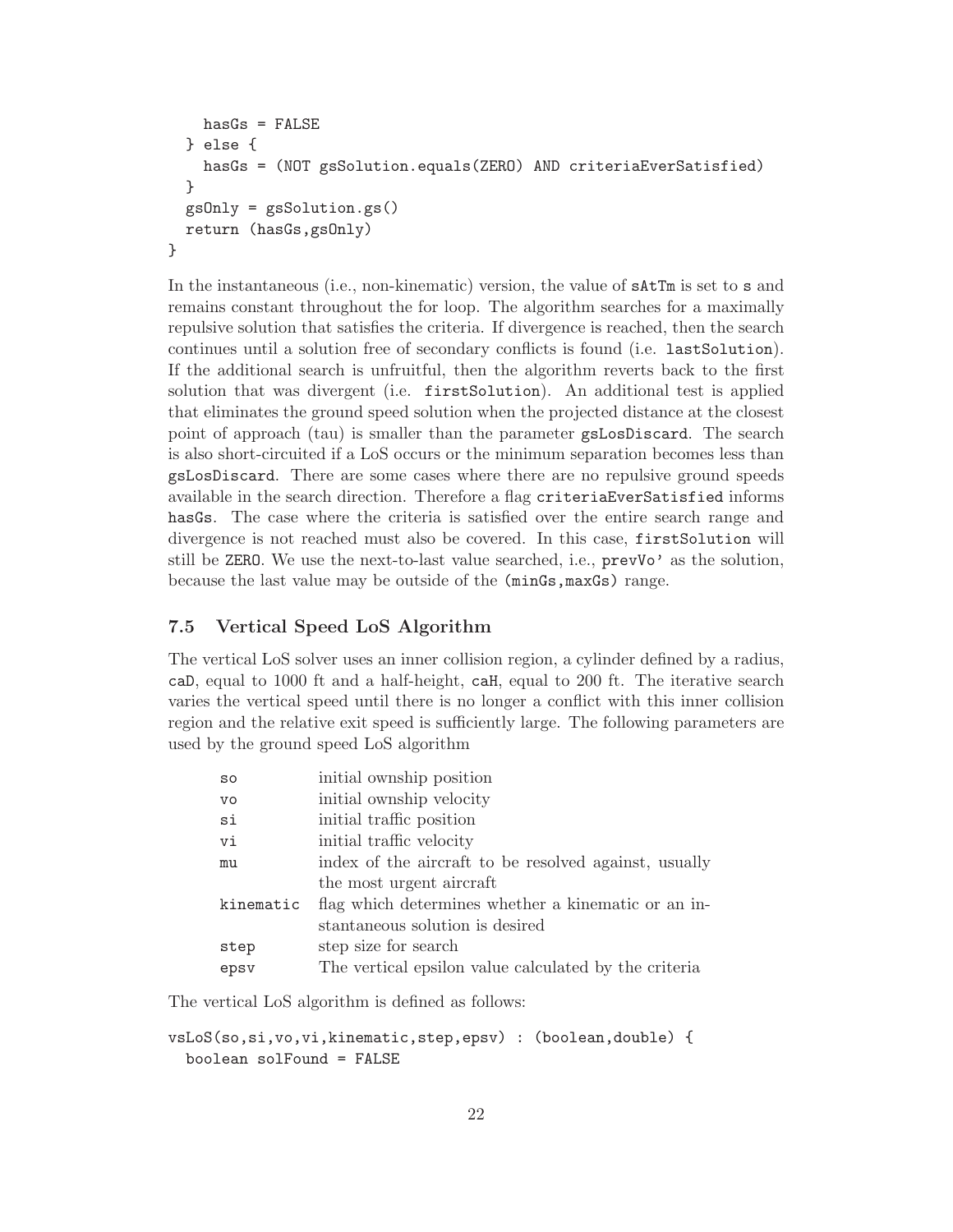```
boolean innerConf = FALSE
vsSolution = ZERO
int nDetKin = 0
Vect3 firstSoln = ZERO
for (vsDelta = step/2; TRUE; vsDelta = vsDelta + step) {
  double nvoVs = vo.vs() + dir * vsDelta
  if ((nvoVs > maxVs) OR (nvoVs < minVs)) break
 double tm = 0.0Vect3 soAttTm = soVect3 siAtTm = siif (kinematic) {
   tm = |nvoVs-voVs| / vsAccel
   soAtTm = vsAccel(so ,vo,tm,dir * vsAccel)
   sintTm = si.linear(vi,tm)}
 Vect3 sAtTm = soAtTm - siAtTm
 vo' = vo.mkVs(nvoVs)
 double algInnerFactor = 2.0
 boolean innerLos = CD3D.lossOfSep(soAtTm,siAtTm,caD,
                                    algInnerFactor * caH)
 if (innerLos) break
  innerConf = CD3D.cd3d(sAtTm,vo',vi,caD,algInnerFactor*caH)
 solFound = (epsv*(nvoVs - vi.z) >= minRelVs AND NOT innerConf)if (checkSecondary) {
   nDetKin = nDetectorFut(soAtTm,vo',tm,mu)if (nDetKin == 2) {
     solFound = FALSE
     break
   }
 }
  if (solFound AND firstSoln == ZERO) firstSoln = vo'
 solFound = (solFound AND nDetKin <= 0)
 if (solFound) break
}
if (solFound) { // solution free of secondary conflicts found
 vsSolution = vo'
 hasVs = TRUE} else {
   if (firstSoln != ZERO) {
    vsSolution = firstSoln
    hasVs = TRUE} else {
    hasVs = FALSE
  }
}
```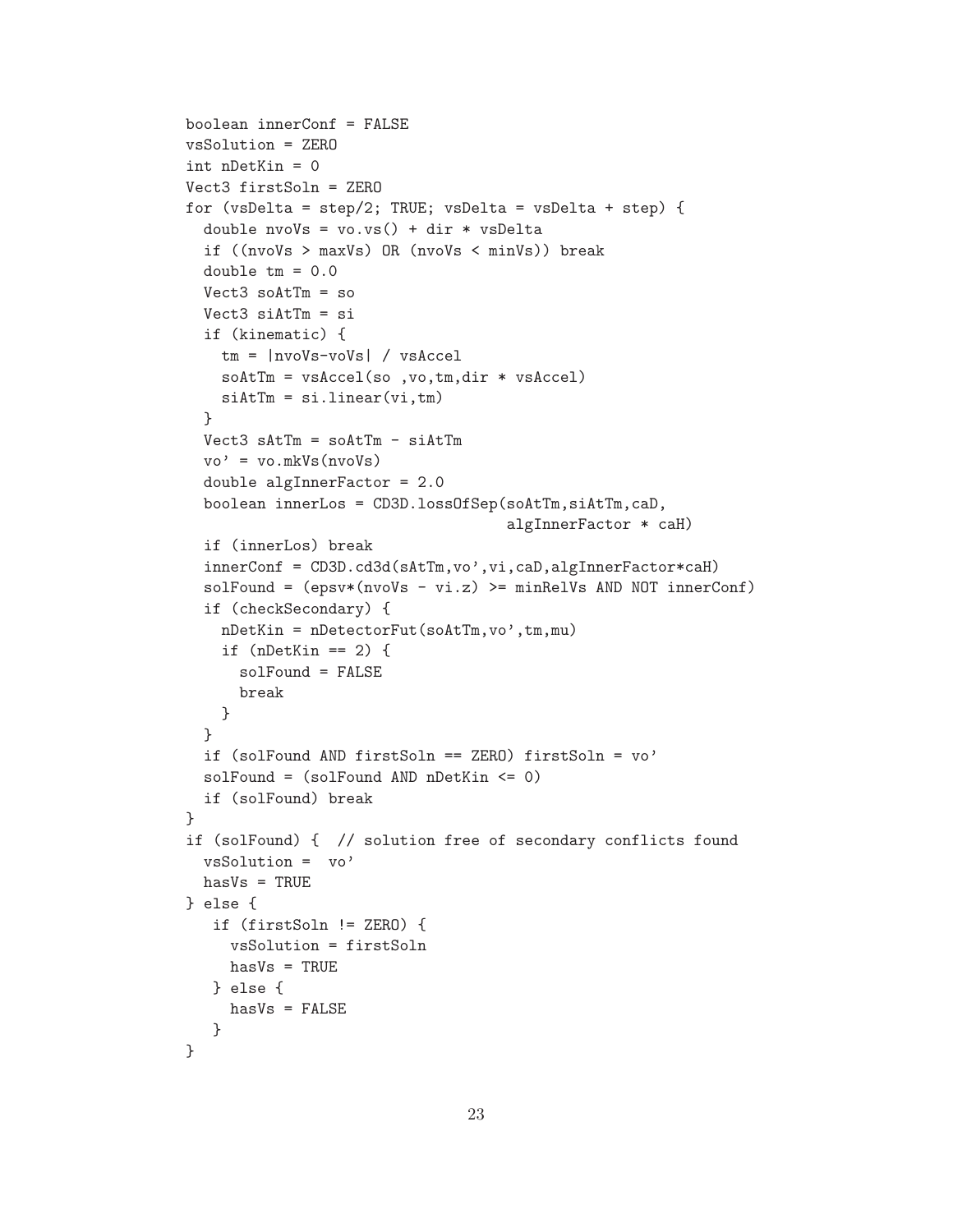```
return (hasVs,vsSolution.vs())
}
```
As noted earlier, in the instantaneous (i.e., non-kinematic) version, the value of sAtTm is set to s and remains constant throughout the for loop. The algorithm searches in the repulsive direction until there is no conflict with the inner collision region and the relative exit speed is sufficiently large. The vertical LoS criteria is simpler in that it is satisfied for all vertical speeds in the appropriate direction so a specific test is not needed (i.e. it is implicitly satisfied). The search continues beyond this point if there are secondary conflicts in hope of reaching a solution free of secondary conflicts. If the additional search is unfruitful, then the algorithm reverts to the first solution that was found (i.e. firstSoln). The search is also short-circuited if a loss of separation occurs. The criteria variable epsv is used in the test epsy  $(nv$ oVs - vi.z) >= minRelVs as a fast absolute value (i.e.  $|nv\overline{o}$  -  $vi.z|$  >=  $minRelVs$ ).

## 8 Summary

Nine Chorus resolution algorithms have been defined that provide instantaneous and kinematic resolutions for both conflict and loss of separation situations. These algorithms have been documented using a pseudocode that clarifies the essential features of the algorithms. The rationale and key design decisions used in these algorithms are highlighted and discussed.

### References

- 1. Ricky Butler and César Muñoz. A formal framework for the analysis of algorithms that recover from loss of separation. Technical Memorandum NASA/TM-2008-215356, NASA, Langley Research Center, Hampton VA 23681-2199, USA, October 2008.
- 2. Ricky Butler and César Muñoz. Formally verified practical algorithms for recovery from loss of separation. Technical Memorandum NASA/TM-2009-215726, NASA, Langley Research Center, Hampton VA 23681-2199, USA, June 2009.
- 3. María Consiglio, James Chamberlain, César Muñoz, and Keith Hoffler. Concept of integration for UAS operations in the NAS. In Proceedings of 28th International Congress of the Aeronautical Sciences, ICAS 2012, Brisbane, Australia, 2012.
- 4. James Kuchar and Lee Yang. A review of conflict detection and resolution modeling methods. IEEE Transactions on Intelligent Transportation Systems, 1(4):179–189, December 2000.
- 5. Jeffrey Maddalon, Ricky Butler, Alfons Geser, and César Muñoz. Formal verification of a conflict resolution and recovery algorithm. Technical Paper NASA/TP-2004-213015, NASA, April 2004.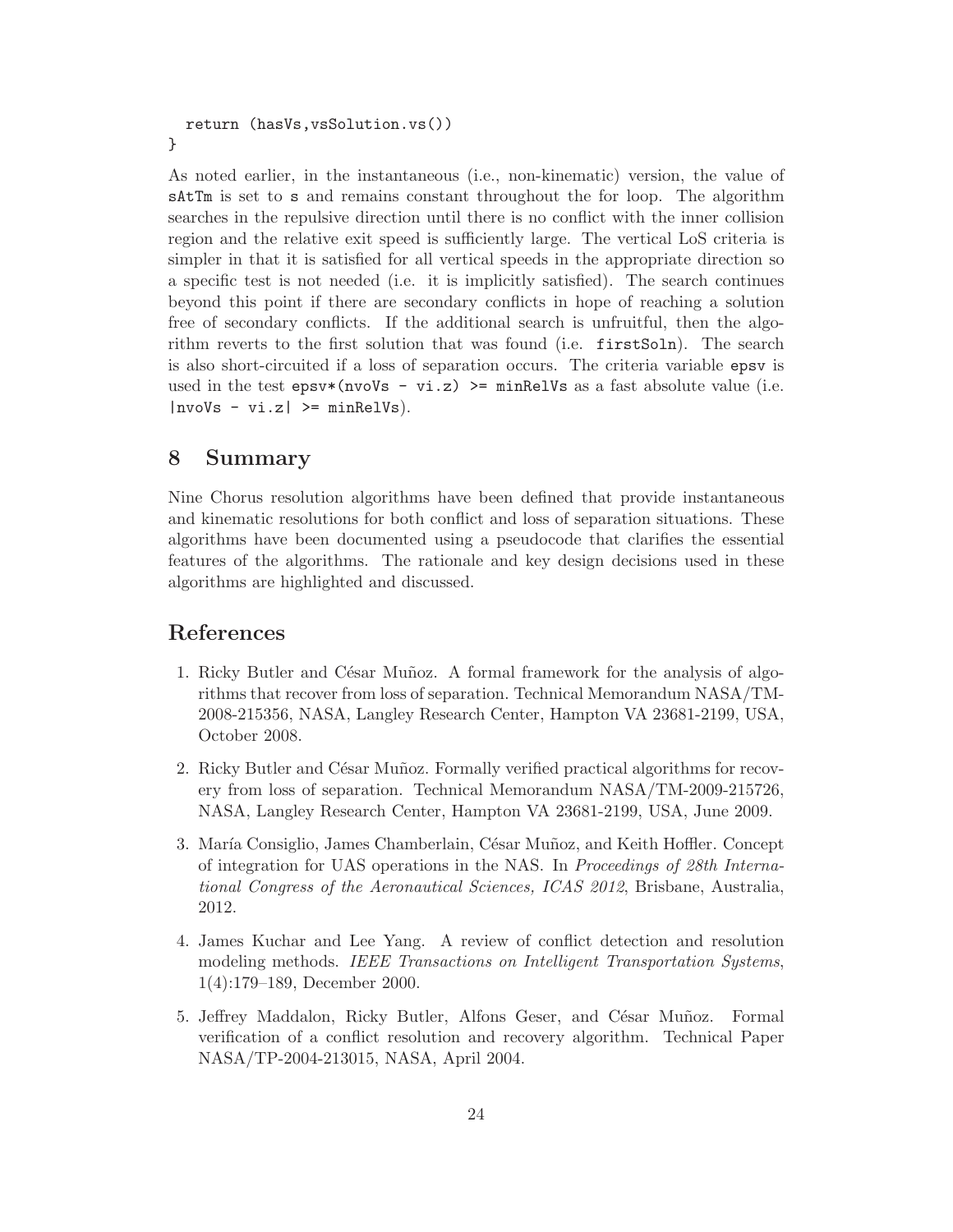- 6. C´esar Mu˜noz, Ricky Butler, Anthony Narkawicz, Jeffrey Maddalon, and George Hagen. A criteria standard for conflict resolution: A vision for guaranteeing the safety of self-separation in NextGen. Technical Memorandum NASA/TM-2010-216862, NASA, Langley Research Center, Hampton VA 23681-2199, USA, October 2010.
- 7. César Muñoz and Anthony Narkawicz. Time of closest approach in threedimensional airspace. Technical Memorandum NASA/TM-2010-216857, NASA, Langley Research Center, Hampton VA 23681-2199, USA, October 2010.
- 8. Anthony Narkawicz and César Muñoz. State-based implicit coordination and applications. Technical Publication NASA/TP-2011-217067, NASA, Langley Research Center, Hampton VA 23681-2199, USA, March 2011.
- 9. N. Shankar, S. Owre, and J. M. Rushby. PVS Tutorial. Computer Science Laboratory, SRI International, Menlo Park, CA, February 1993. Also appears in Tutorial Notes, Formal Methods Europe '93: Industrial-Strength Formal Methods, pages 357–406, Odense, Denmark, April 1993.
- 10. David Wing, Thomas Prevot, Timothy Lewis, Lynne Martin, Sally Johnson, Christopher Cabrall, Sean Commo, Jeffrey Homola, Manasi Sheth-Chandra, Joey Mercer, and Susan Morey. Pilot and controller evaluations of separation function allocation in air traffic management. In Proceedings of the Tenth USA/Europe Air Traffic Management Research and Development Seminar (ATM2013), June 2013.
- 11. David J. Wing and William Cotton. Autonomous flight rules: A concept for selfseparation in U.S. domestic airspace. Technical Report NASA/TP-2011-217174, NASA Langley Research Center, 2011.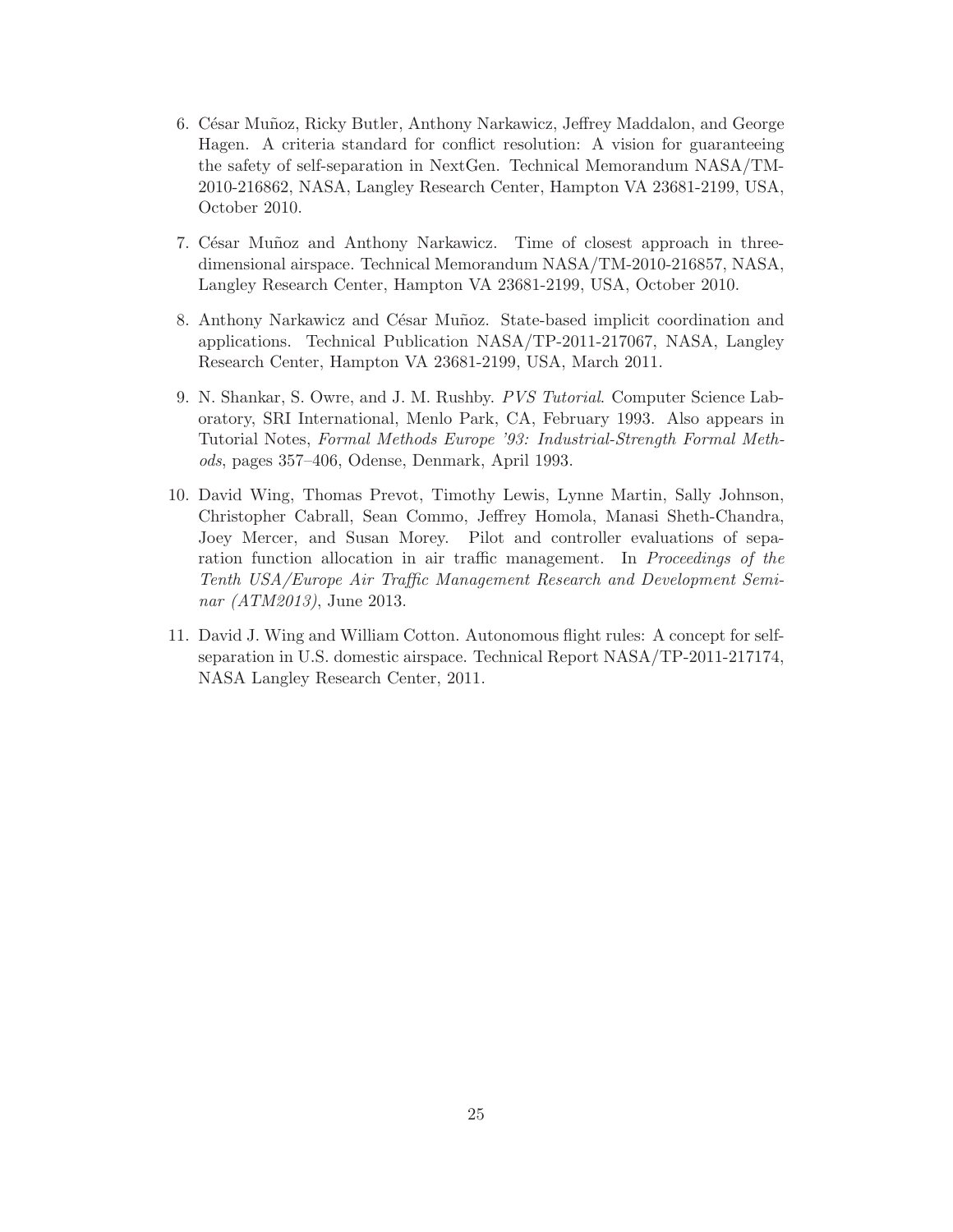

Figure A1. Kinematic Trajectory for Turns

## Appendix A

## Kinematic Trajectory Generation

We formulate trajectory generation for turns as the computation of the future position and velocity of the aircraft,  $s(t)$  and  $v(t)$ , given a constant turn rate (angular velocity),  $\omega$ , and a time t. The initial position of the aircraft is  $s_o = (s_{ox}, s_{oy})$  and the initial velocity vector is  $\mathbf{v}_o = (v_{ox}, v_{oy})$ . We let v be the speed of the aircraft, which equals  $|v_0|$ , and  $\theta$  is the track angle of the initial velocity vector. In aircraft navigation, track angles and headings are measured from true north in the clockwise direction, thus  $\theta = \text{atan}(v_{ox}, v_{oy})$ . Using these definitions, the initial velocity is

$$
v_{ox} = v \sin \theta
$$
  
\n
$$
v_{oy} = v \cos \theta
$$
\n(A1)

By assumption, the aircraft's new target velocity vector will be achieved by a constant angular velocity  $\omega$  (i.e.  $\omega = \frac{d\theta}{dt}$ ). This will result in time based velocity vector of  $\mathbf{v}(t)=(v_x(t), v_y(t))$ , where

$$
v_x(t) = v \sin(\theta + \omega t)
$$
  
\n
$$
v_y(t) = v \cos(\theta + \omega t)
$$
\n(A2)

These relationships are shown in figure A1.

Integrating, we obtain the trajectory of positions:

$$
s_x(t) - s_x(0) = -\frac{v}{\omega}\cos(\theta + \omega t)\Big|_0^t = -\frac{v}{\omega}[\cos\theta - \cos(\theta + \omega t)]
$$
  
\n
$$
s_y(t) - s_y(0) = \frac{v}{\omega}\sin(\theta + \omega t)\Big|_0^t = -\frac{v}{\omega}[\sin\theta - \sin(\theta + \omega t)]
$$
\n(A3)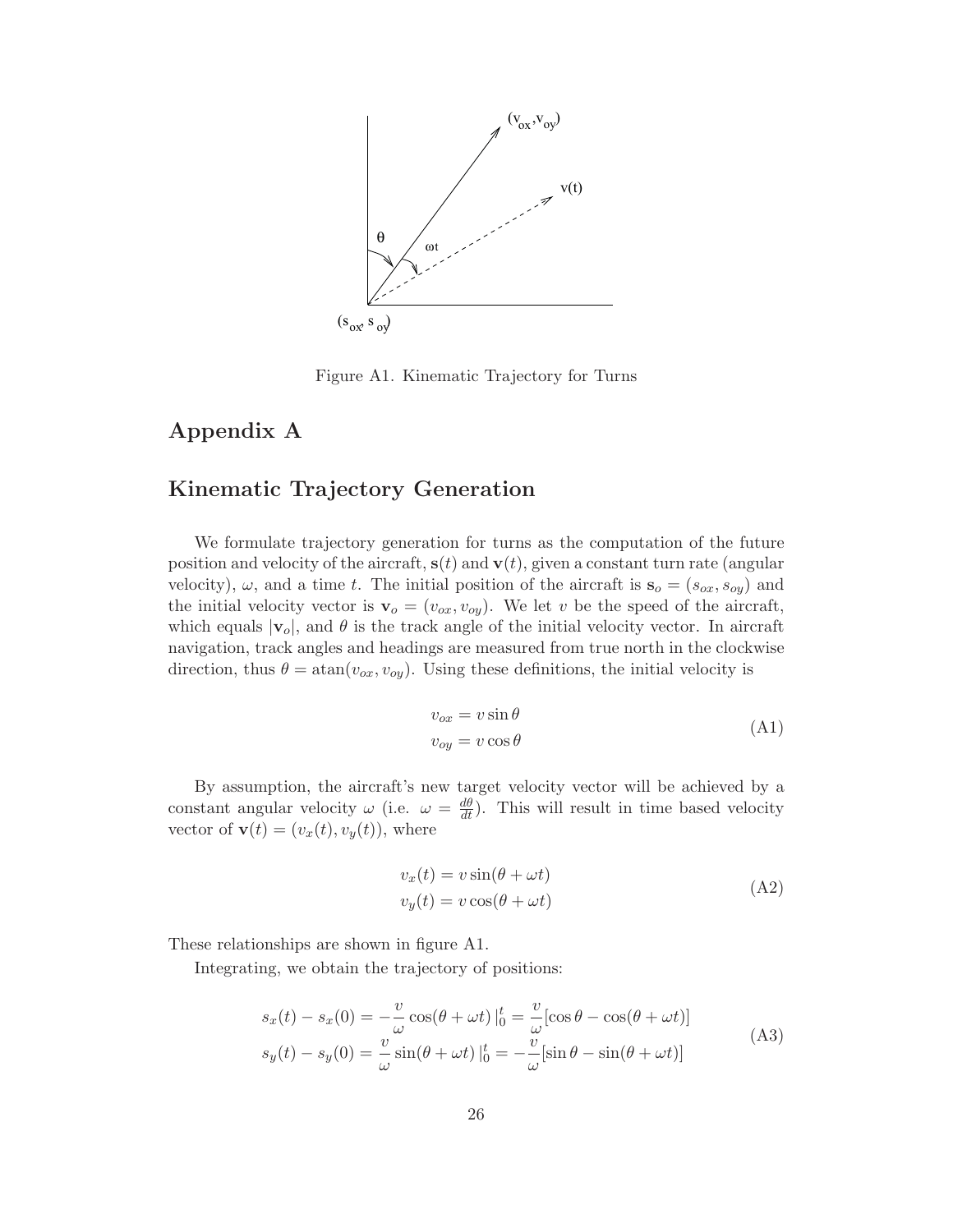Collecting terms yields:

$$
s_x(t) = s_x(0) + \frac{v}{\omega} [\cos \theta - \cos(\theta + \omega t)]
$$
  
\n
$$
s_y(t) = s_y(0) - \frac{v}{\omega} [\sin \theta - \sin(\theta + \omega t)]
$$
\n(A4)

This is directly coded into the function turnOmega which takes the following parameters:

|              | Vect3 s0 starting position                        |
|--------------|---------------------------------------------------|
|              | Vect3 v0 initial velocity                         |
| $\mathbf{t}$ | time of turn                                      |
| omega        | rate of change of track, sign indicates direction |

The turnOmega function is defined:

```
turnOmega(s0,v0,t,omega) : (Vect3, Vect3) {
  if (omega \tilde{=} 0) return (s0 + v0 * t, v0)
  v = v0.gs()theta = v0.trk()xT = s0.x + (v/omega) * (cos(theta) - cos(omega*t+theta))yT = s0.y - (v/omega) * (sin(theta) - sin(omega*t+theta))zT = s0.z + v0.z *ts' = (xT, yT, zT)v' = v0.mkTrk(v0.track() + omega * t)return (s', v')}
```
Note, the symbol " $z =$ " should be read as "almost equals," which means that the values are compared and if they are within a fixed floating point precision of each other, then they are considered to be equal.

Instead of a turn rate,  $\omega$ , turns are often specified with a bank angle. Thus, a means is needed to compute  $\omega$  from a bank angle, usually represented as  $\phi$ . First, consider the equation for the turn radius of aircraft turning in level flight with bank angle  $\phi$ :

$$
R = \frac{v^2}{g \tan \phi} \tag{A5}
$$

where  $R$  is the turn radius, and  $g$  is gravitational acceleration. This formula relies on the assumption that the wing provides most of the lift force. For high bank angles,  $\phi > 45$ , where the body of the aircraft starts to provide lift, this equation is no longer valid. Continuing the development of an equation for  $\omega$ , we use the relationship  $v = |\omega| R$  to obtain

$$
\omega = \frac{g \tan \phi}{v} \tag{A6}
$$

This equation is captured in the function turnRate.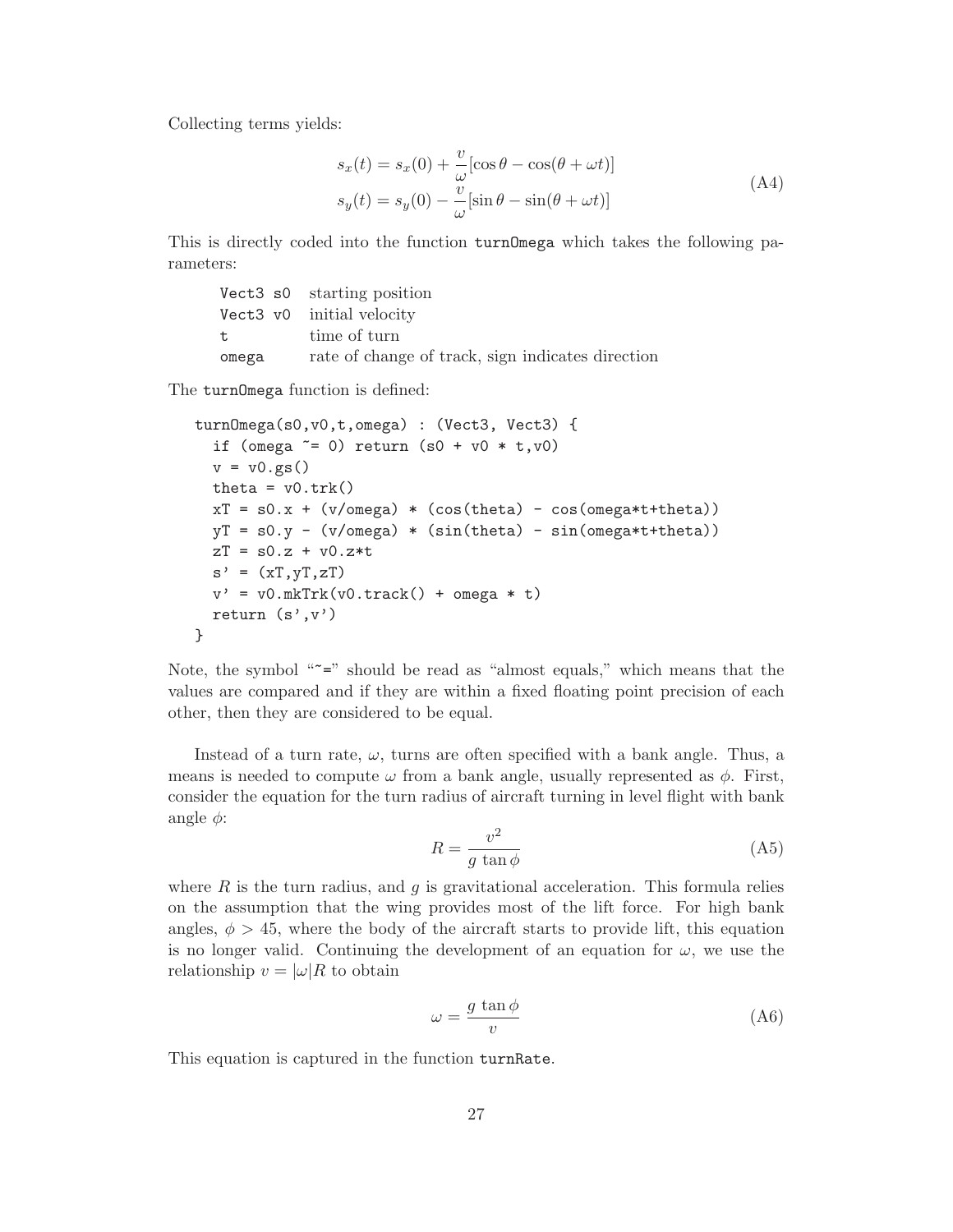```
turnRate(speed,bankAngle) : double {
  if (bankAngle \varepsilon = 0.0) return 0.0return g * tan(bankAngle) / speed
}
```
The function turnTime computes the time it takes to complete a turn given a ground speed, the magnitude of the track change and the maximum bank angle:

```
turnTime(groundSpeed,deltaTrack,bankAngle) : double {
  omega = turnRate(groundSpeed,bankAngle)
  if (omega == 0.0) return MAXDOUBLE
   return |deltaTrack / omega|
}
```
The functions gsAccel and vsAccel are used to compute the trajectory for a constant ground speed acceleration and a constant vertical speed acceleration, respectively.

```
gsAccel(so3,vo3,t,a) : (Vect3, Vect3) {
   Vect2 so = so3.vect2()Vect2 vo = vo3.vect2()
   Vect2 sK = so.Add(vo.Hat().Scal(vo.norm() * t + 0.5 * a * t * t))
   double nz = so3.z + vo3.z * tVect3 nso = new Vect3(sK, nz)
   double nvoGs = vo3.gs() + a * tVect3 nvo = vo3.mkGs(nvoGs)
  return (nso,nvo)
}
vsAccel(so3,vo3,t,a) : (Vect3, Vect3) {
  nvoVs = vo3.vs() + a * tVect3 nvo = vo3.mkVs(nvoVs)
  Vect3 nso = (so3.x + t * vo3.x,\texttt{so3.y + t * vo3.y},
               so3.z + vo3.z * t + 0.5 * a * t * t)return (nso,nvo)
}
```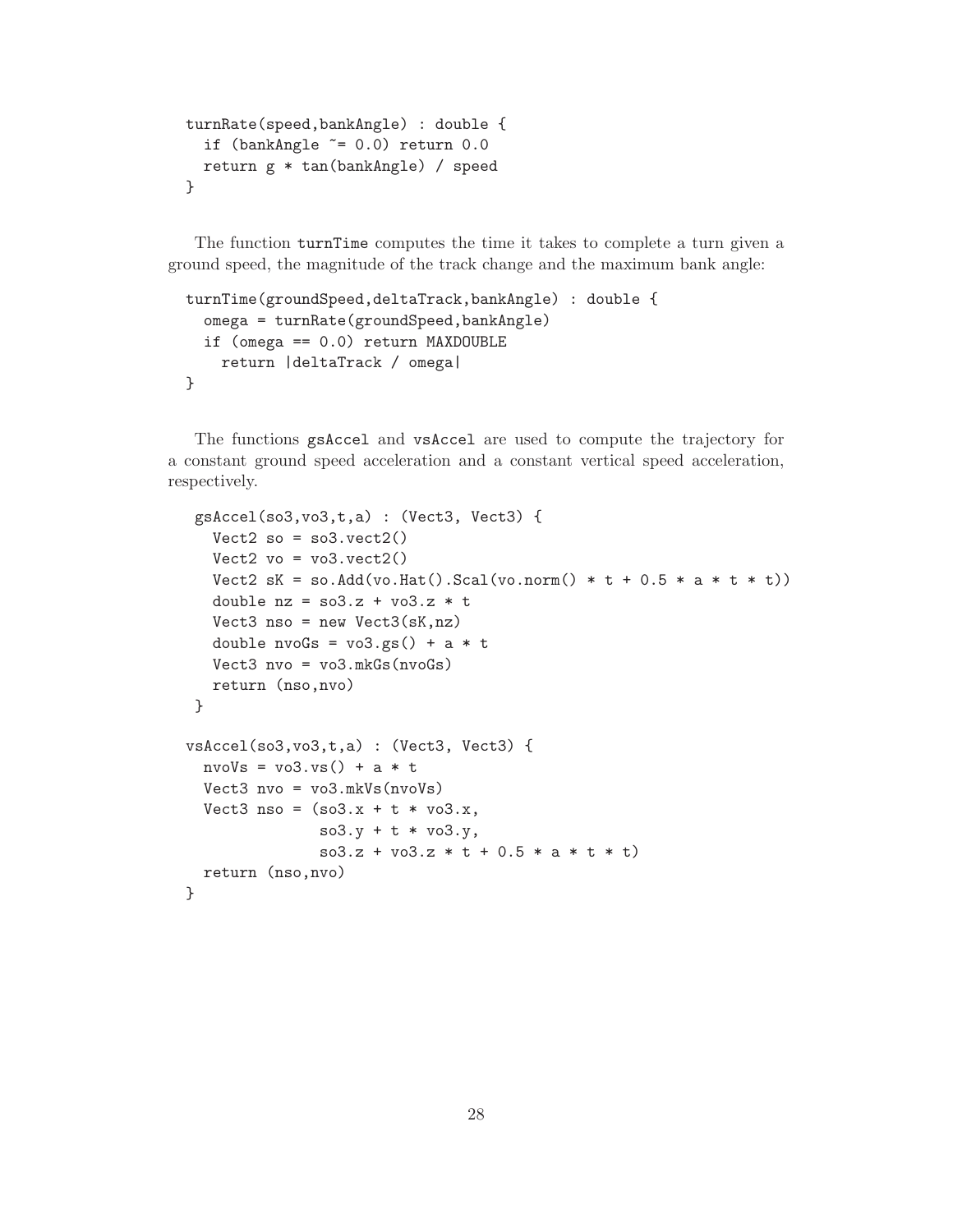## Appendix B

## The CDSS Conflict Probe

The CDSS.conflict function takes the following parameters:

- s the relative position of the aircraft
- vo the ownship's velocity
- vi the intruder's velocity
- D the minimum horizontal distance
- H the minimum vertical distance
- B the the lower bound of the lookahead time (the value 0 is is implicitly passed in the pseudocode calls)
- T the upper bound of the lookahead time  $(T < 0$  means infinite lookahead time)

It is defined as follows:

```
conflict(s,vo,vi,D,H,B,T) : boolean {
  if (T \gt= 0 AND B \gt= T) return FALSE
  Vect2 s2 = s.vect2()Vect2 vo2 = vo.vect2()
  Vect2 vi2 = vi.vect2()
  if (vo.z \tilde{=} vi.z) AND |s.z| < H) {
    return CD2D.cd2d(s.vect2(),vo2,vi2,D,B,T)
  }
  vz = v0.z - vi.zm1 = max(-H - sign(vz) * s.z, B * |vz|)if (T < 0) {
    m2 = H - sign(vz) * s.z} else {
    m2 = min(H - sign(vz) * s.z, T * |vz|)}
  if ( NOT (vo.z \tilde{=} vi.z) AND m1 < m2) {
    return CD2D.cd2d(|vz|s2,vo2,vi2,D * |vz|,m1,m2)
  } else {
    return FALSE
  }
}
```
where cd2d is defined as follows

```
cd2d(s,vo,vi,D,B,T) : boolean {
 if (T < 0) {
   v = v_0 - vireturn almost_horizontal_los(s,D) OR Delta(s,v,D) > 0 AND s * v < 0
```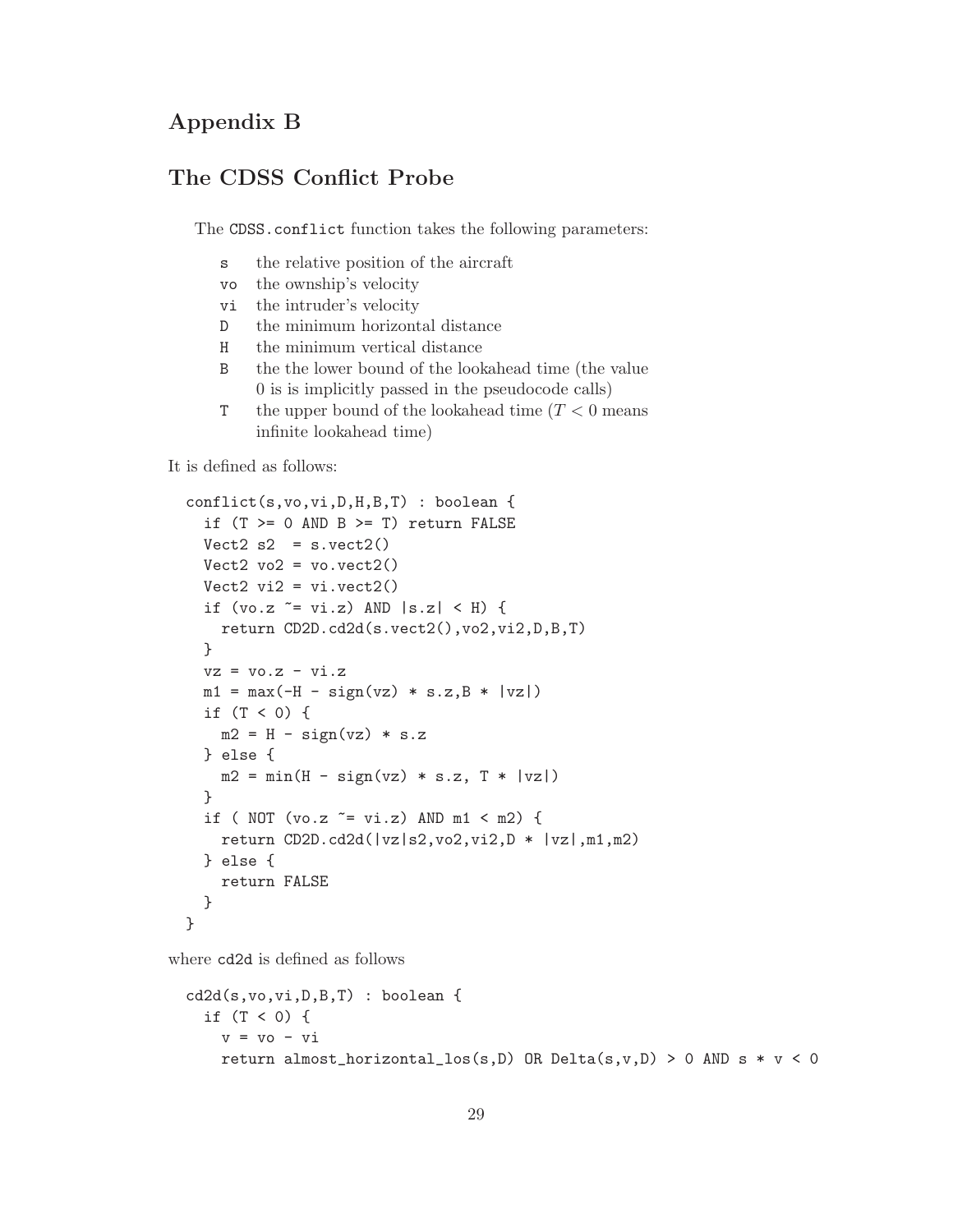```
}
    if (B >= T) return FALSE
    v = vo - vi
    return almost_horizontal_los(s+Bv,D) OR omega_vv(s,v,D,B,T) < 0
and almost_horizontal_los(s,D) is defined as
  almost_horizontal_los(s,D) : boolean {
    return NOT (s*s ~= D * D) AND s * s < D * D}
and omega\_vv(s,v,D,B,T) is defined as follows:
   omega_vv(s,v,D,B,T) : double {
     if (s*s " = D * D) AND B = 0) {
       return s*v
     } else {
       tau = min(max(B * v * v, -(s * v)), T * v * v)
     }
    return v*v*s*s + (2*tau)*(s*v) + tau*tau - D*D*vv*v}
and Delta(s, v, D) and det(s, v) are defined as
 Delta(s,v,D) : double {
   return D * D * V * V - det(s,v) * det(s,v)}
 det(s,v) : double {
    return s.x * v.y - s.y * v.x}
```
In the above functions, the notation  $\tilde{=}$  is used for approximately equal: equal within a specified floating point precision.